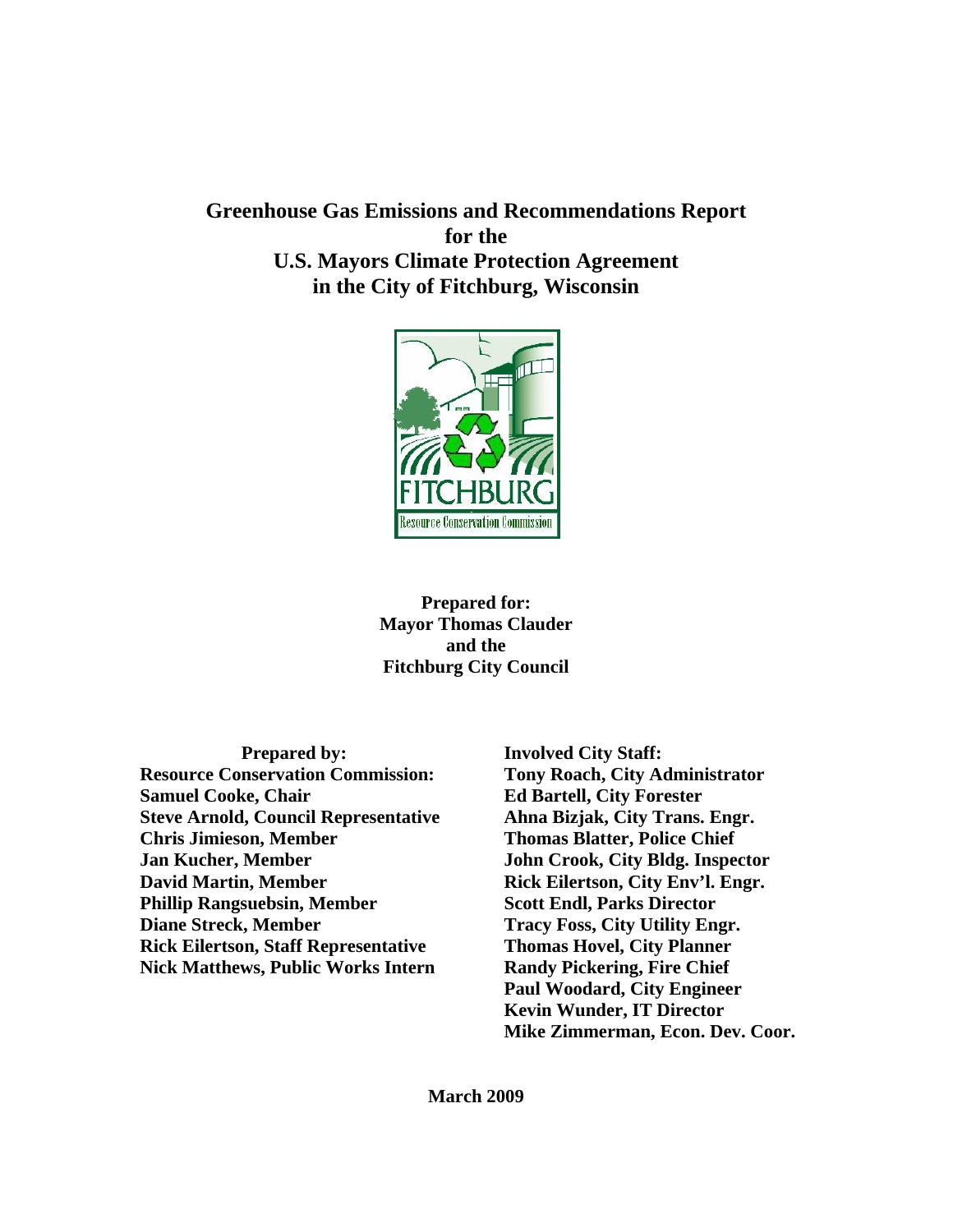## **Executive Summary**

Mayor Tom Clauder signed the USMCPA on August 12, 2008. At the request of Mayor Clauder and the Fitchburg City Council (Resolution R-55-08) Fitchburg's Resource Conservation Commission (RCC) has completed the following: 1) An inventory of Fitchburg's greenhouse gas (GHG) emissions; 2) A projection of Fitchburg's GHG emissions to 2012; and 3) A detailed list of recommendations for reducing Fitchburg's GHG emissions. The RCC and City staff conducted this work to determine how the U. S. Mayors Climate Protection Agreement (USMCPA) could be implemented in Fitchburg. The intent of the USMCPA is for local and state governments across the U.S. to take definite steps to reduce GHG emissions. The USMCPA provides a vehicle for discussion and action for climate protection initiatives by City leaders, staff, residents and businesses.

RCC's report provides information that is specific to Fitchburg, for the following:

- **GHG Inventory:** Inventory GHG emissions, project to 2012 and set reduction targets.
- Land Use: Adopt land-use policies that reduce sprawl, preserve open space and create compact, walkable urban communities.
- **Transportation:** Promote transportation options such as bike trails, commute trip reduction programs, incentives for car-pooling and public transit.
- **Renewable Energy:** Increase the use of clean, renewable energy.
- **Energy Efficiency:** Make energy efficiency a priority through building code improvements, retrofitting facilities with energy efficient lighting and urging conservation.
- **Energy Star:** Purchase only Energy Star equipment and appliances, or their equivalent.
- **Green Buildings:** Adopt sustainable building practices, such as those of the U.S., Green Building Council's LEED program or a similar system.
- **Fuel Efficiency:** Increase the average fuel efficiency of municipal fleet vehicles and reduce the number of vehicles.
- **Water and Wastewater:** Increase pump efficiency in water and wastewater systems and recover wastewater treatment methane for energy production.
- **Solid Waste:** Increase the community's "reduce," "reuse" and "recycle" rates.
- **Urban Forestry:** Maintain healthy urban forests.
- **Education:** Help educate the public, business and industry about reducing GHG emissions.

The GHG emissions inventory indicates that in 1998, Fitchburg's GHG emissions totaled 247,000 tonnes eCO<sub>2</sub>, (equivalent CO<sub>2</sub>), in 2007 the GHG emissions totaled almost 450,000 tonnes eCO<sub>2</sub> and by 2012, Fitchburg's annual emissions are projected to be over 500,000 tonnes  $eCO<sub>2</sub>$ . By signing the USMCPA, Fitchburg committed to strive to reduce emissions to  $230,000$  tonnes eCO<sub>2</sub> by 2012.

RCC members developed a list of recommendations for each of the above "Action Items." For each recommendation, RCC members estimated the energy savings in 2012 and the out-ofpocket costs and then assigned a priority within that Action Item. This information was reviewed with key City staff. As detailed in the report, some recommendations result in a cost savings, some have zero out-of-pocket costs and others involve a cash outlay. It is the RCC's overall recommendation that this report be reviewed and discussed and the recommendations implemented to reduce emissions to  $230,000$  tonnes eCO<sub>2</sub> goal by 2012.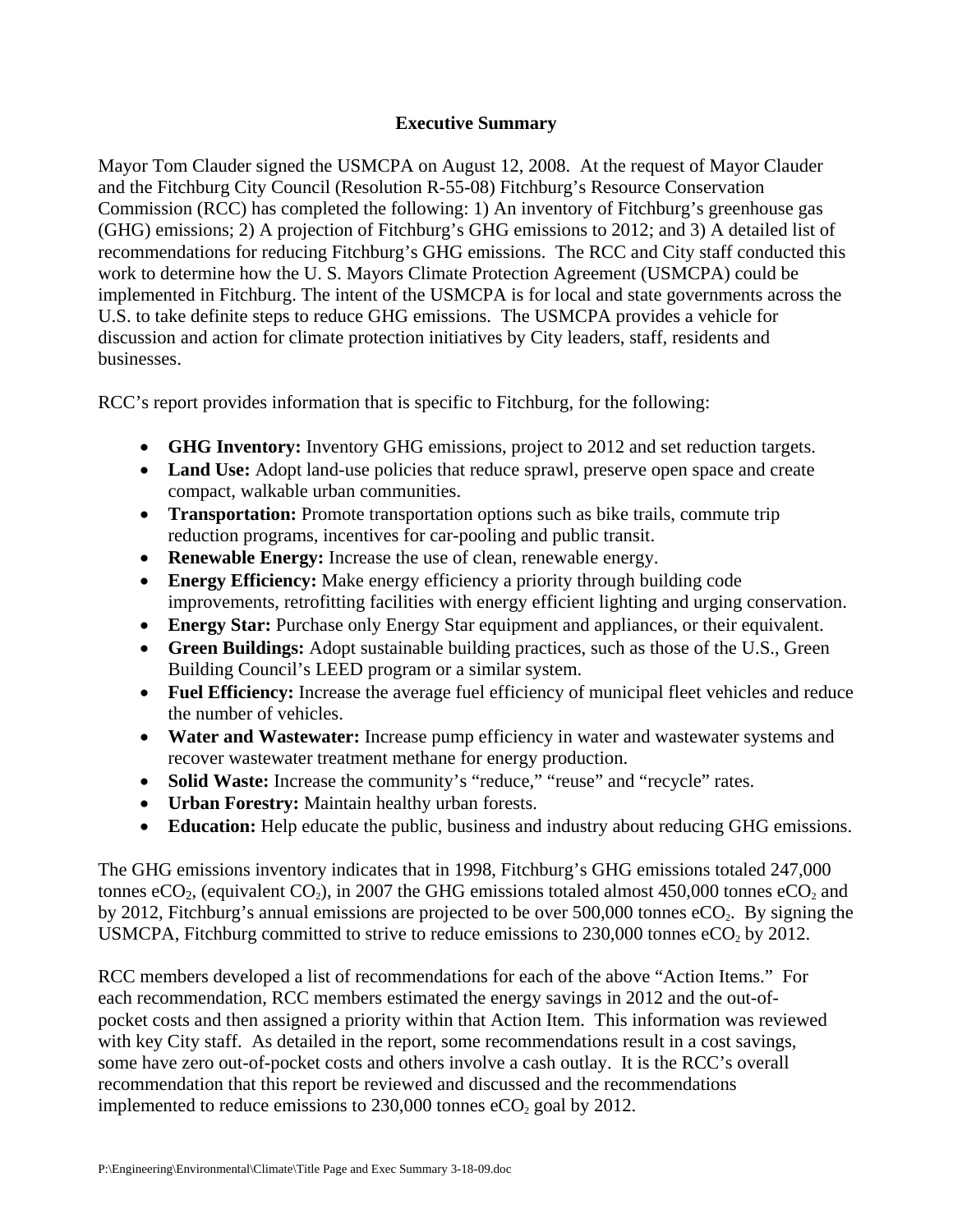## **Introduction and Background Information**

In 2007, at the request of Mayor Clauder and the Fitchburg City Council (Resolution R-73-07), the Resource Conservation Commission (RCC) studied the feasibility of implementing the U.S. Mayors Climate Protection Agreement (USMCPA).

## The U.S. Mayors Climate Protection Agreement

- 1) We urge state government and the federal government, to enact policies and programs to meet or beat the greenhouse gas emission reduction target suggested for the United States in the Kyoto Protocol - 7% reduction from 1990 levels by 2012;
- 2) We urge the U.S. Congress to pass the bipartisan greenhouse gas reduction legislation, which would establish a national emission trading system; and
- 3) We will strive to meet or beat the Kyoto Protocol targets for reducing greenhouse gas emissions by taking action in our own operations and communities, such as:
	- Inventory greenhouse gas emissions and set reduction targets.
	- Adopt land-use policies that reduce sprawl, preserve open space and create compact, walkable urban communities.
	- Promote transportation options such as bike trails, commute trip reduction programs, incentives for car-pooling and public transit.
	- Increase the use of clean, alternative energy.
	- Make energy efficiency a priority through building code improvements, retrofitting facilities with energy efficient lighting and urging conservation.
	- Purchase only Energy Star equipment and appliances.
	- Adopt sustainable building practices such as those of the U.S., Green Building Council's LEED program or a similar system.
	- Increase the average fuel efficiency of municipal fleet vehicles and reduce the number of vehicles.
	- Increase pump efficiency in water and wastewater systems and recover wastewater treatment methane for energy production.
	- Increase recycling rates.
	- Maintain healthy urban forests.
	- Help educate the public, business and industry about reducing greenhouse gas emissions.

 The intent of the USMCPA is for local and state governments across the United States to take definite steps to reduce greenhouse gas (GHG) emissions. Greenhouse gases reduce the amount of earth's radiation that escapes to space, warming the lower atmosphere and the earth's surface. Some of the greenhouse gases of primary concern are carbon dioxide (CO2), methane (CH4), nitrous oxide, perfluorocarbons (PFCs), hydrofluorocarbons (HFCs) and sulfur hexafluoride.

On July 22, 2008, RCC presented the results of its feasibility study to Mayor Clauder and the Fitchburg City Council. The study showed Fitchburg is already implementing or is planning to implement several initiatives to reduce Fitchburg's GHG emissions. During the July 22nd Council meeting, Mayor Clauder and the Fitchburg City Council passed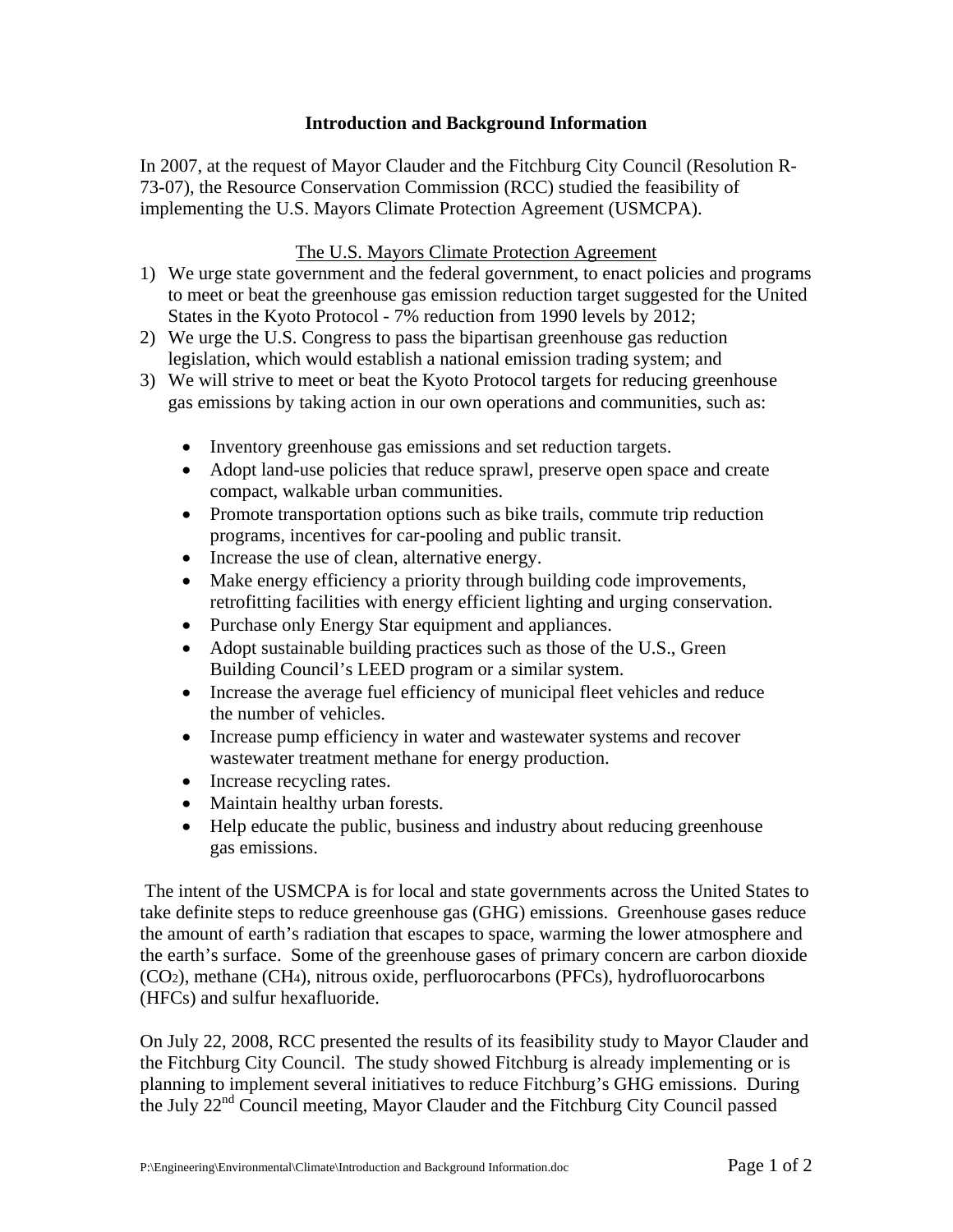Resolution R-55-08 authorizing the Mayor to sign the USMCPA on behalf of the Council. Mayor Clauder signed the USMCPA on August 12, 2008.

Resolution R-55-08 also directs the administration and City bodies to undertake Fitchburg's obligations under the Agreement and recommends that the Public Works Department and RCC coordinate the City's efforts under the Agreement, which include GHG emissions inventories, projections and proposals for reduction. By signing the USMCPA, Fitchburg agreed, among other things, to strive to meet or beat a 7% reduction from 1990 levels in GHG emissions by 2012.

There are three parts to developing a reduction plan: 1) inventorying GHG emissions to develop a baseline against which to measure reductions; 2) forecasting future GHG emissions; and 3) developing recommendations to achieve the targeted reduction. For the past year, RCC has gathered the information necessary to inventory Fitchburg's GHG emissions and make recommendations to reduce Fitchburg's GHG emissions. 1998 is the earliest year for which complete, reliable data were available. As a result, 1998 is being used as the baseline year; Fitchburg's target is a 7% reduction from the 1998 GHG emissions level by 2012.

The GHG emissions inventory indicates that in 1998, Fitchburg's GHG emissions totaled 247,000 tonnes eCO<sub>2</sub>, (equivalent CO<sub>2</sub>), in 2007 the GHG emissions totaled almost  $450,000$  tonnes  $eCO<sub>2</sub>$  and by 2012, Fitchburg's annual emissions are projected to be over 500,000 tonnes  $eCO<sub>2</sub>$ . By signing the USMCPA, Fitchburg committed to reduce the emissions to  $230,000$  tonnes eCO<sub>2</sub> by 2012.

This report includes Fitchburg's GHG emissions inventory and presents RCC recommendations for reducing Fitchburg's GHG emissions for the purpose of attaining the 7% reduction from the 1998 GHG emissions level.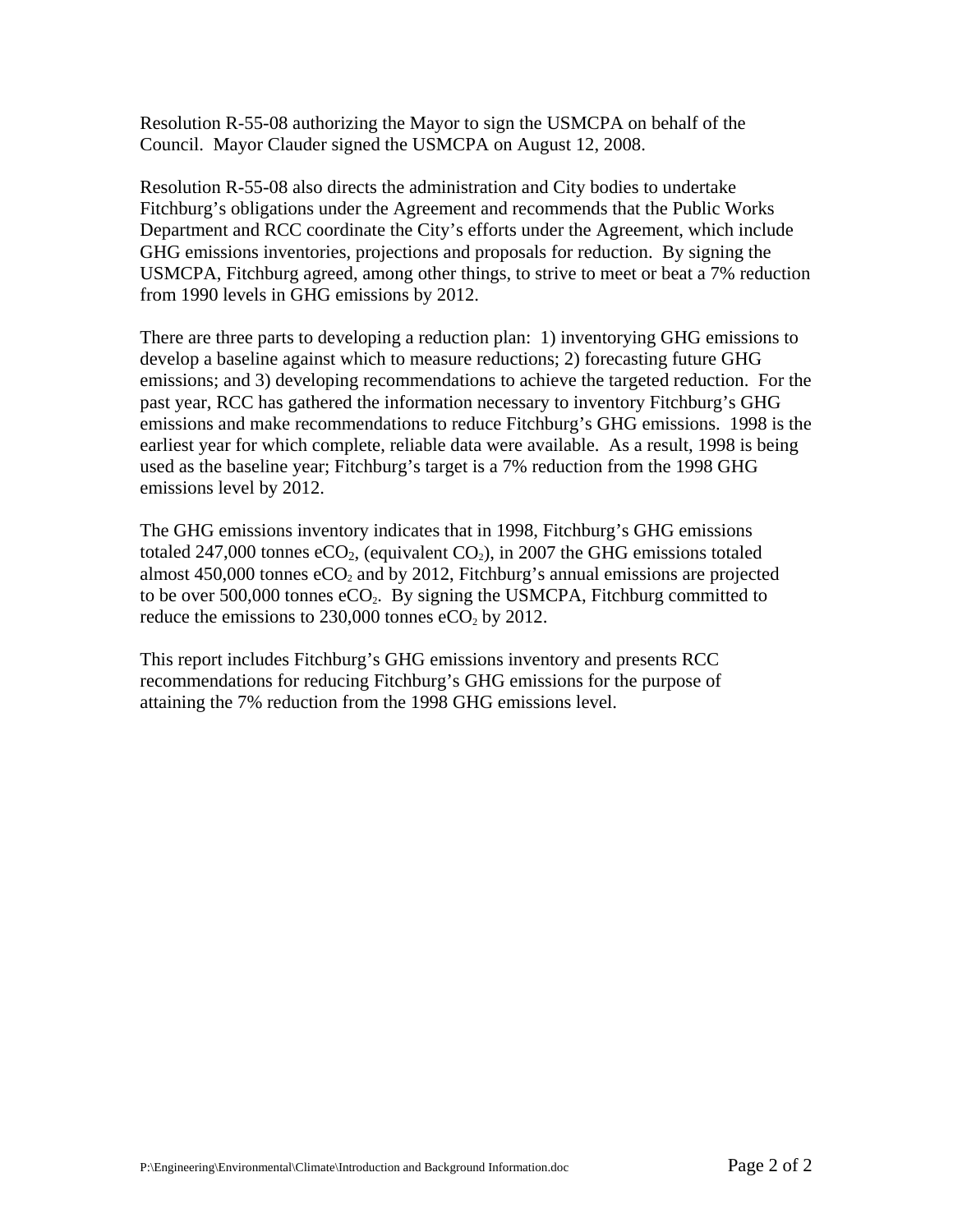**USMCPA Action Item 1. Inventory global warming emissions in City operations and in the community, set reduction targets and create an action plan.** *(RCC Contact: Diane Streck; Staff Contacts: Paul Woodard, John Crook, Tom Blatter, Randy Pickering, Scott Endl)*

Fitchburg's GHG emissions include 'Community' emissions (those generated by residents and businesses in Fitchburg) and 'Government' emissions (those generated by City of Fitchburgowned buildings, vehicles, and equipment). Data were gathered from City records, MG&E and Alliant Energy. With the help of Nick Matthews, Fitchburg's Public Works Utilities Intern, RCC completed Fitchburg's GHG emissions baseline inventory and projection to 2012.

The emissions graphs show Fitchburg's GHG emissions based on actual data. In addition to the Total Fitchburg GHG Emissions graph, the graphs below show emissions from City operations, from Community operations, and within each by sector. GHG emissions were inventoried for 1998, 2002, 2006 and 2007 and entered into the Clean Air and Climate Protection Software, May 2003 Release. 1998 is the earliest year for which complete, reliable data were available. As a result, 1998 is being used as the baseline year. Fitchburg's target is a 7% reduction from the 1998 GHG emissions level by 2012.

The 2012 GHG emissions level is estimated using historical and projected growth rates provided by Tom Hovel, Fitchburg's Planning Director. The GHG reduction measures are indicated by the dotted line on the graphs and reflect reduction measures implemented in 2008 and those in the 2008 Capital Budget. These GHG emissions and reduction measures are detailed in the charts following the graphs. The projected reduction in Residential, Commercial and Government from 2007 to 2012 without any emission reduction measures is the result of emission changes by the utilities providing the energy.

## Going forward, **RCC recommends the following:**

- Assign a City staff member to oversee the implementation of accepted recommendations, monitor progress and make additional suggestions.
- Evaluate version 1 of the Local Government Operation Protocol (LGOP) and any subsequent versions for adoption by Fitchburg.
- Re-inventory GHG emissions as necessary to gage progress.
- Re-inventory GHG emissions in 2012; re-evaluate the goal and necessary emission reduction measures to attain it.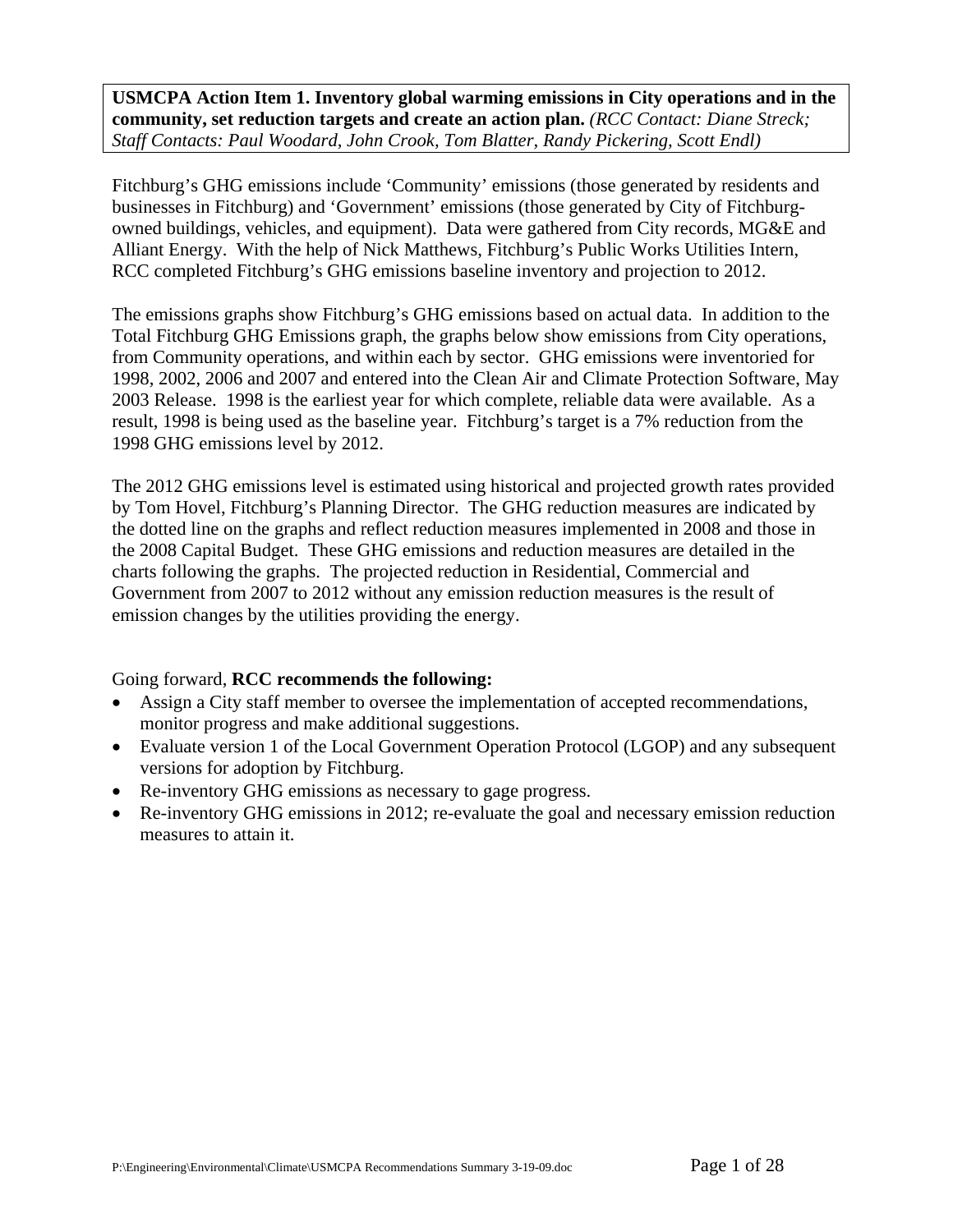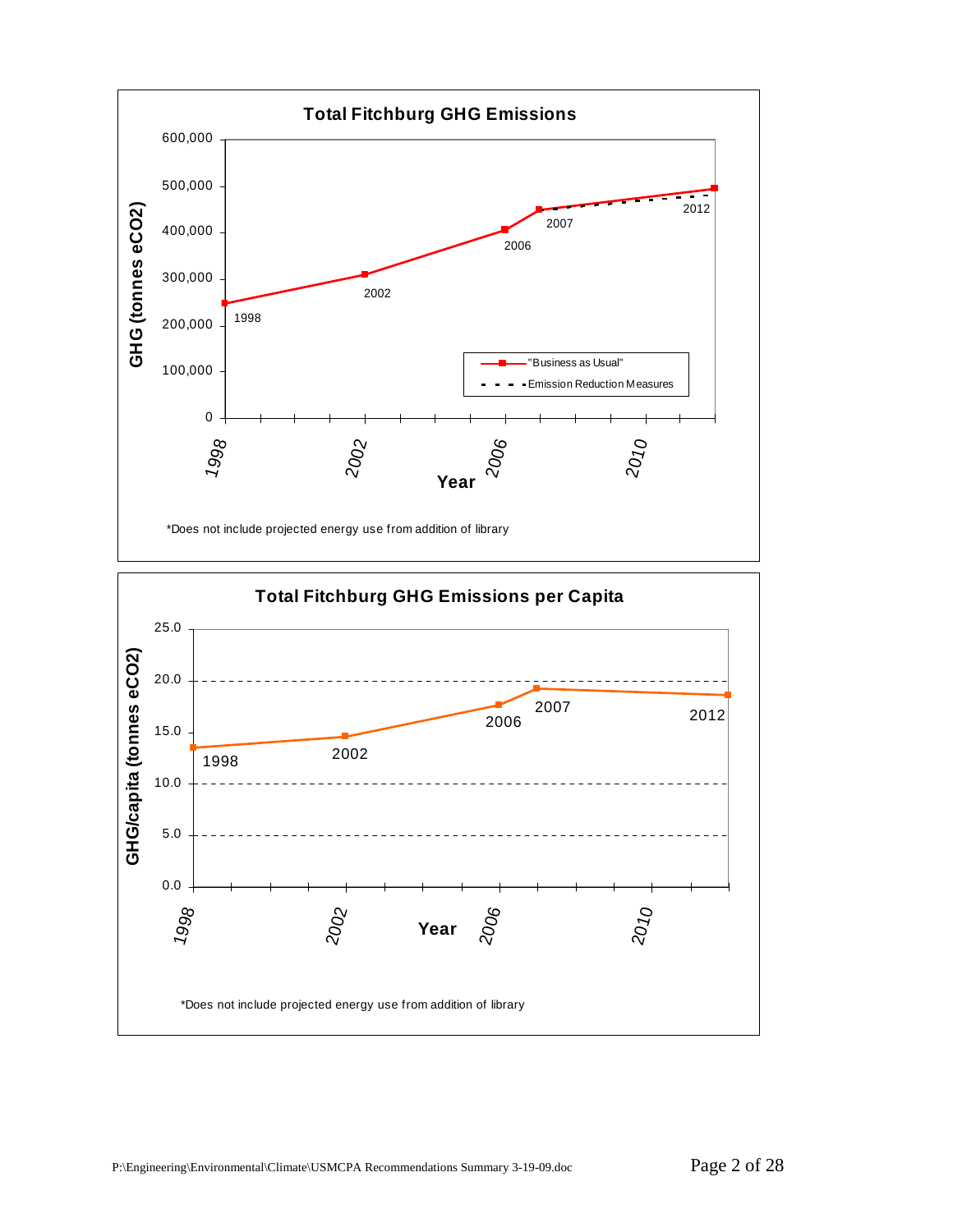

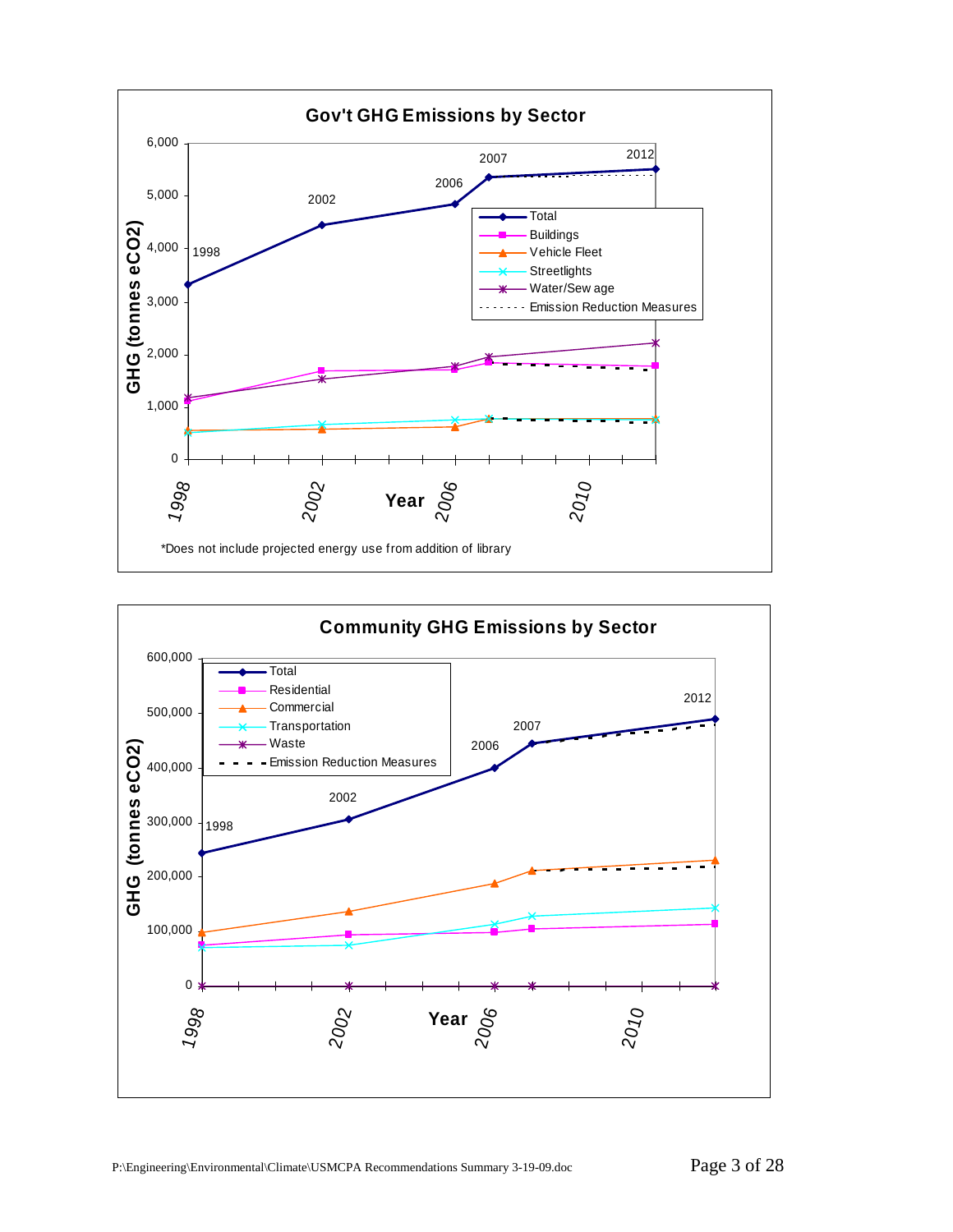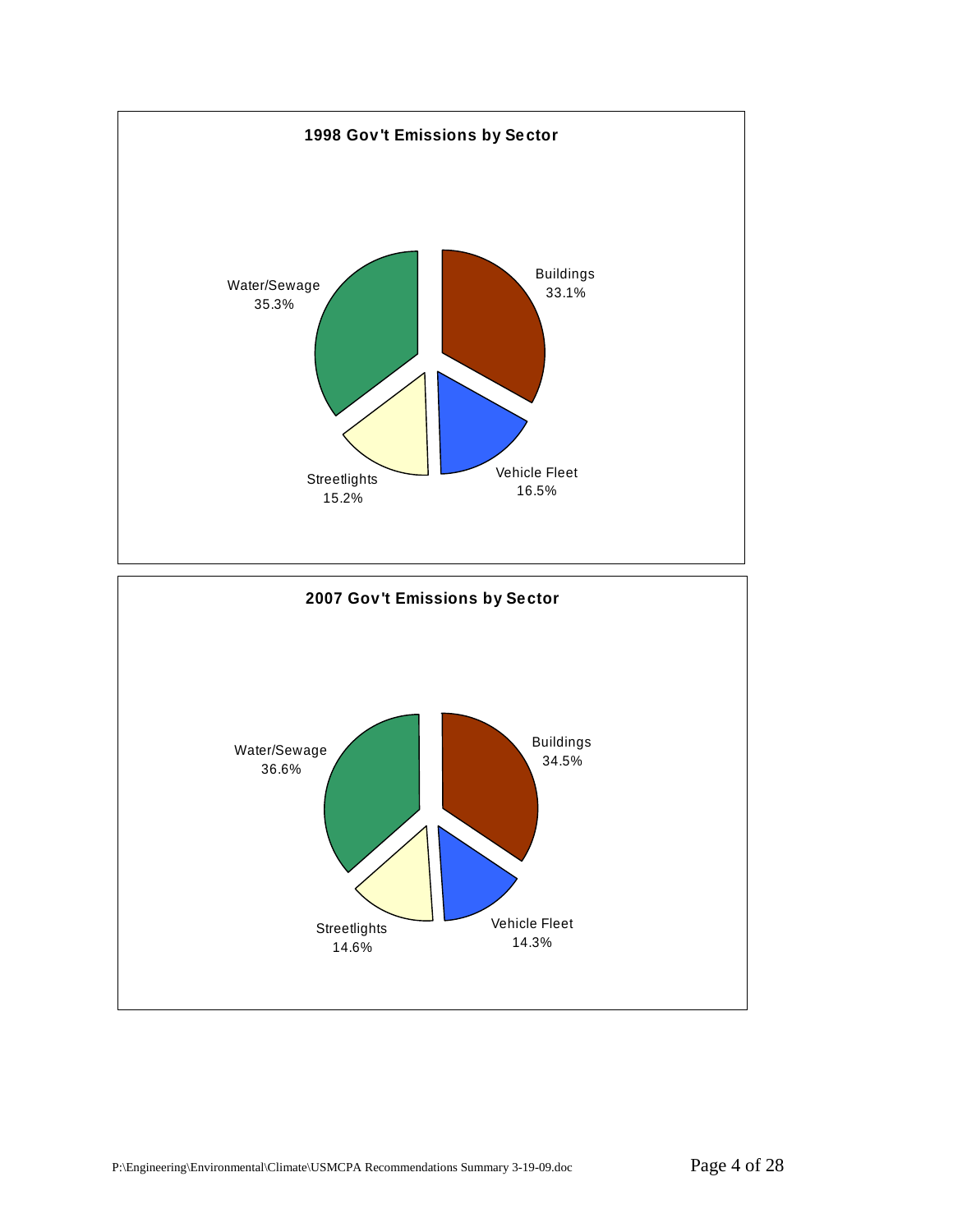

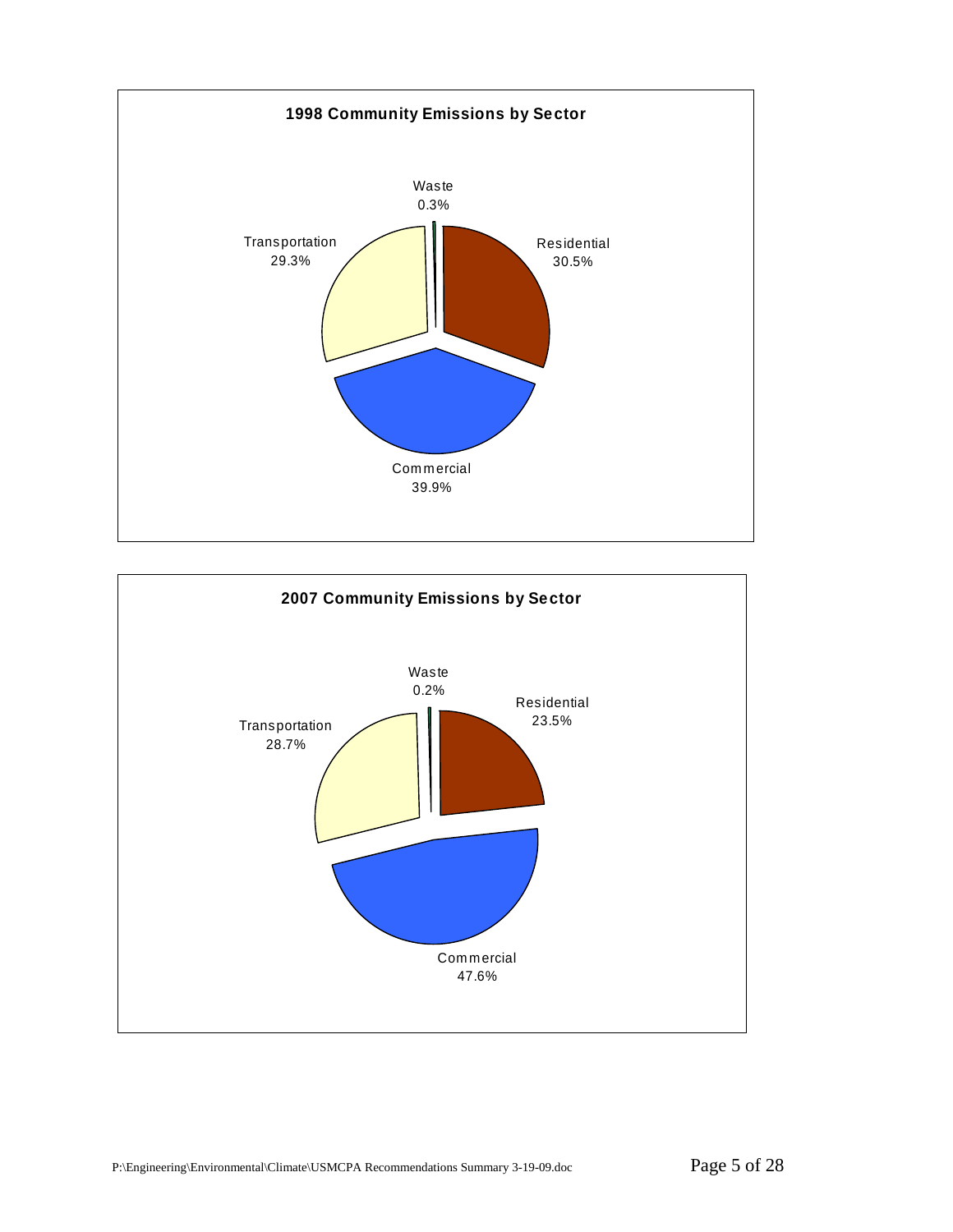|                                | 1998    | 2002    | 2006    | 2007    | w/o Reduction<br>Measures<br>$2012$ (a) | w/ Reduction<br>Measures<br>$2012$ (a) |
|--------------------------------|---------|---------|---------|---------|-----------------------------------------|----------------------------------------|
| Government:                    |         |         |         |         |                                         |                                        |
| <b>Buildings</b>               |         |         |         |         |                                         |                                        |
| GHG emissions (tonnes)         | 1,102   | 1.675   | 1.706   | 1,845   | 1.779                                   | 1.706                                  |
| Energy (MMBtu)                 | 9.253   | 11.981  | 10.300  | 11.209  | 11.209                                  | 11,209                                 |
| <b>Vehicle Fleet</b>           |         |         |         |         |                                         |                                        |
| GHG emissions (tonnes)         | 550 (b) | 571     | 619     | 767     | 766                                     | 715                                    |
| Energy (MMBtu)                 | 7,056   | 7,330   | 7,968   | 9,835   | 9,835                                   | 9,168                                  |
| <b>Streetlights</b>            |         |         |         |         |                                         |                                        |
| GHG emissions (tonnes)         | 505     | 666     | 746     | 778     | 744                                     | 744                                    |
| Energy (MMBtu)                 | 2.018   | 2.435   | 2.620   | 2.738   | 2.738                                   | 2.738                                  |
| Water/Sewage                   |         |         |         |         |                                         |                                        |
| GHG emissions (tonnes)         | 1.175   | 1.530   | 1.775   | 1.958   | 2.217                                   | 2.216                                  |
| Energy (MMBtu)                 | 4,750   | 5,692   | 6,306   | 6,973   | 8,323                                   | 8,323                                  |
| <b>Total Government</b>        |         |         |         |         |                                         |                                        |
| GHG emissions (tonnes)         | 3.332   | 4.442   | 4,846   | 5,348   | 5.506                                   | 5,381                                  |
| Energy (MMBtu)                 | 23.077  | 27.438  | 27.193  | 30.755  | 32.105                                  | 31.438                                 |
|                                |         |         |         |         |                                         |                                        |
| Total City GHG (Comm. + Gov't) | 246.867 | 310,154 | 405.026 | 448.691 | 494.517                                 | 482.905                                |
| Population                     | 18.339  | 21.257  | 22.900  | 23.240  | $26,500$ (c)                            | 26,500 (c)                             |
| <b>Total GHG/capita</b>        | 13.5    | 14.6    | 17.7    | 19.3    | 18.7                                    | 18.2                                   |

**Fitchburg Government & Total (Gov't & Community) Greenhouse Gas Emissions Baseline Analysis**

(a) Per CACP, assumed no growth rate for Gov't GHG emissions 2012 projections; Gov't 2012 projections only include the addition of one new well. (b) Estimated value

(c) Interpolated linearly from Census Data received from Tom Hovel; based on population in 2000 of 20,501 and projected population for 2020 of 30,431.

3/19/2009

#### **Fitchburg Community Greenhouse Gas Emissions Baseline Analysis** w/o Reduction Measures<br>2012 (a) w/ Reduction Measures<br>2012 **1998 2002 2006 2007 2012** (a) **2012 Community: Residential** GHG emissions (tonnes) 74,225 94,166 98,048 103,999 113,876 113,865 Energy (MMBtu)  **Commercial** GHG emissions (tonnes) 97,246 135,877 188,422 211,170 230,305 218,829 Energy (MMBtu) 820,403 943,002 1,137,063 1,271,283 1,438,340 1,438,340  **Transportation** GHG emissions (tonnes)  $71,444$   $74,748$  112,954 127,363 143,911 143,911 Energy (MMBtu) 912,810 959,862 1,456,155 1,642,938 1,858,833 1,858,833  **Waste** GHG emissions (tonnes)  $620$  921 756 812 919 919 919<br>
Energy (MMBtu) 0 0 0 0 0 0

Energy (MMBtu) **Total Community** GHG emissions (tonnes)  $243,535$   $305,713$   $400,180$   $443,344$   $489,011$   $477,524$ <br>Energy (MMBtu)  $1,503,348$   $2,039,282$   $2,968,791$   $3,447,394$   $3,807,023$   $3,807,023$ Energy (MMBtu)

(a) 2.5% was used as the growth rate, based on projected growth from 2000 to 2020 (Source: "Data for Climate Change Analysis", received from Tom Hovel 4/17/08)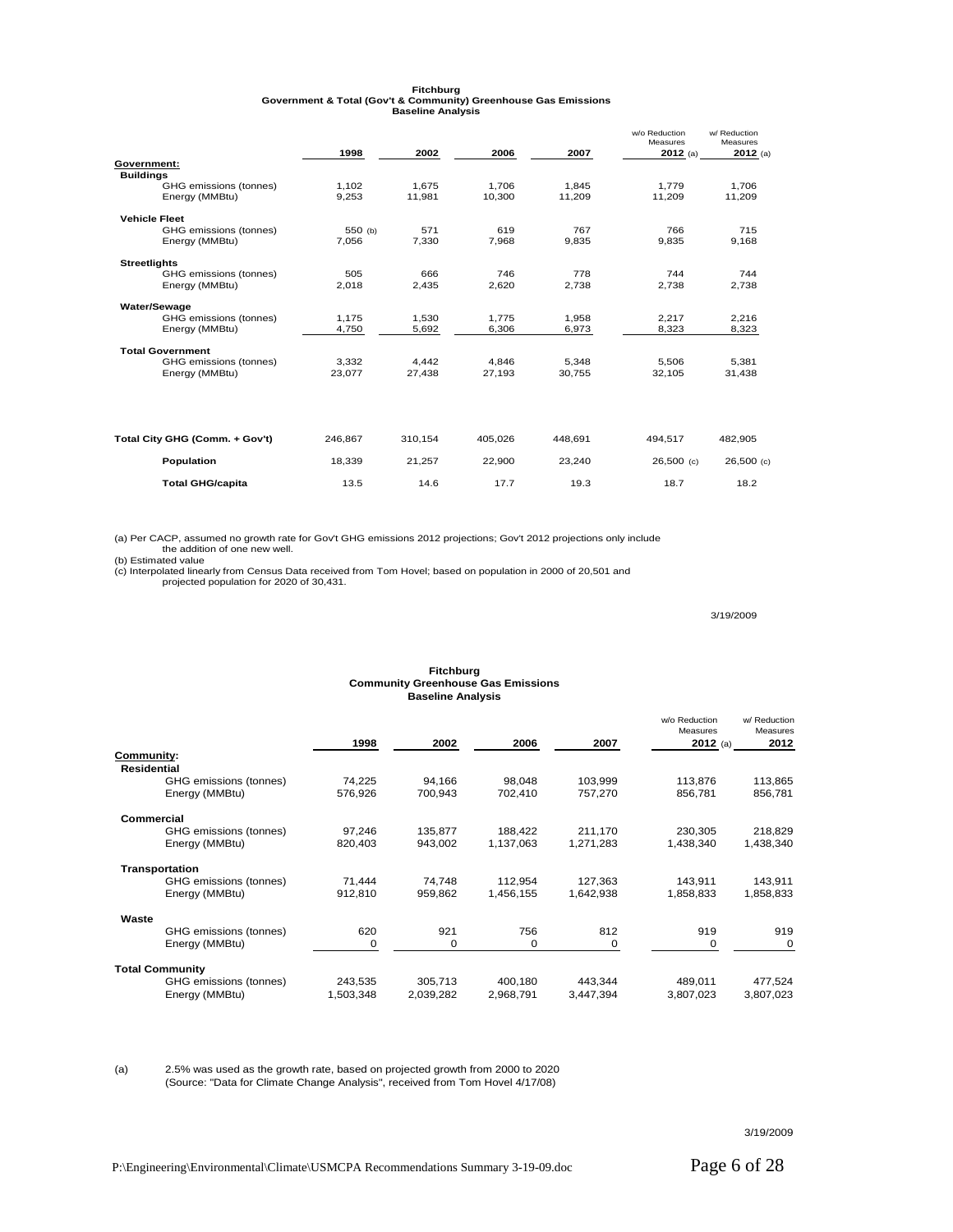#### **Fitchburg City Government Operations GHG Emission Reduction Measures Savings in 2012 alone (i.e., not cumulative)**

|                                                                                          | <b>Equiv GHG</b><br>(tonnes) | <b>Equiv GHG</b><br>(%) | Energy<br>(MMBtu) |
|------------------------------------------------------------------------------------------|------------------------------|-------------------------|-------------------|
| <b>Buildings Sector</b>                                                                  |                              |                         |                   |
| Change in Energy Source                                                                  |                              |                         |                   |
| McKee Farms Wind Turbine <sup>(a)</sup>                                                  | 46.0                         | 37.0                    | 0.0               |
| Solar Power Array at Shop                                                                | 9.0                          | 7.5                     | 0.0               |
| Solar Power Arrays at City Hall                                                          | 19.0                         | 15.0                    | 0.0               |
| <b>Subtotal Buildings</b>                                                                | 74.0                         | 59.5                    | 0.0               |
| <b>Vehicle Fleet Sector</b>                                                              |                              |                         |                   |
| Increase in Fuel Efficiency                                                              |                              |                         |                   |
| Anti-Idling Policy (Diesel) <sup>(D)</sup>                                               | 22.0                         | 17.8                    | 282.0             |
| Anti-Idling Policy (Unleaded) <sup>(b)</sup>                                             | 13.0                         | 10.2                    | 168.0             |
| Fire Dept. Replacement of Command vehicle with hybrid <sup>(c)</sup>                     | 4.0                          | 3.4                     | 55.0              |
| Fire Dept. Replacement of Command vehicle with hybrid <sup>(c)</sup>                     | 5.0                          | 4.1                     | 66.0              |
| Fire Dept. Replacement of Command vehicle with hybrid <sup>(c)</sup>                     | 6.0                          | 5.1                     | 83.0              |
| Police Administrative Vehicle, replacement of Taurus with mid-size hybrid <sup>(c)</sup> | 0.0                          | 0.0                     | 3.0               |
| Police Crime Scene Vehicle, hybrid SUV <sup>(c)</sup>                                    | 0.0                          | 1.0                     | 10.0              |
| <b>Subtotal Vehicle Fleet</b>                                                            | 50.0                         | 40.5                    | 654.0             |
| <b>Total GHG Emissions Reduction in 2012</b>                                             | 124.0                        | 100.0                   | 654.0             |

(a) Assumed will produce just enough electricity to meet McKee Farms Park needs

(b) Assumed fuel efficiency increases by .5 mile/gallon as a result of the anti-idling policy implemented in 2008

(c) Miles/gallon obtained from gov't website

1/21/2009

#### **Fitchburg Community GHG Emission Reduction Measures Savings in 2012 alone (i.e., not cumulative)**

|                                              | <b>Equiv GHG</b><br>(tonnes) | Energy<br>(MMBtu) |
|----------------------------------------------|------------------------------|-------------------|
| <b>Commercial Sector</b>                     |                              |                   |
| Change in Energy Source                      |                              |                   |
| Berbee - 100% Renewable                      | 11,476.0                     | 0.0               |
| <b>Residential Sector</b>                    |                              |                   |
| Change in Energy Source                      |                              |                   |
| <b>Lacy Photovoltaics</b>                    | 10.0                         | 0.0               |
| <b>Total GHG Emissions Reduction in 2012</b> | 11,486.0                     | 0.0               |

1/21/2009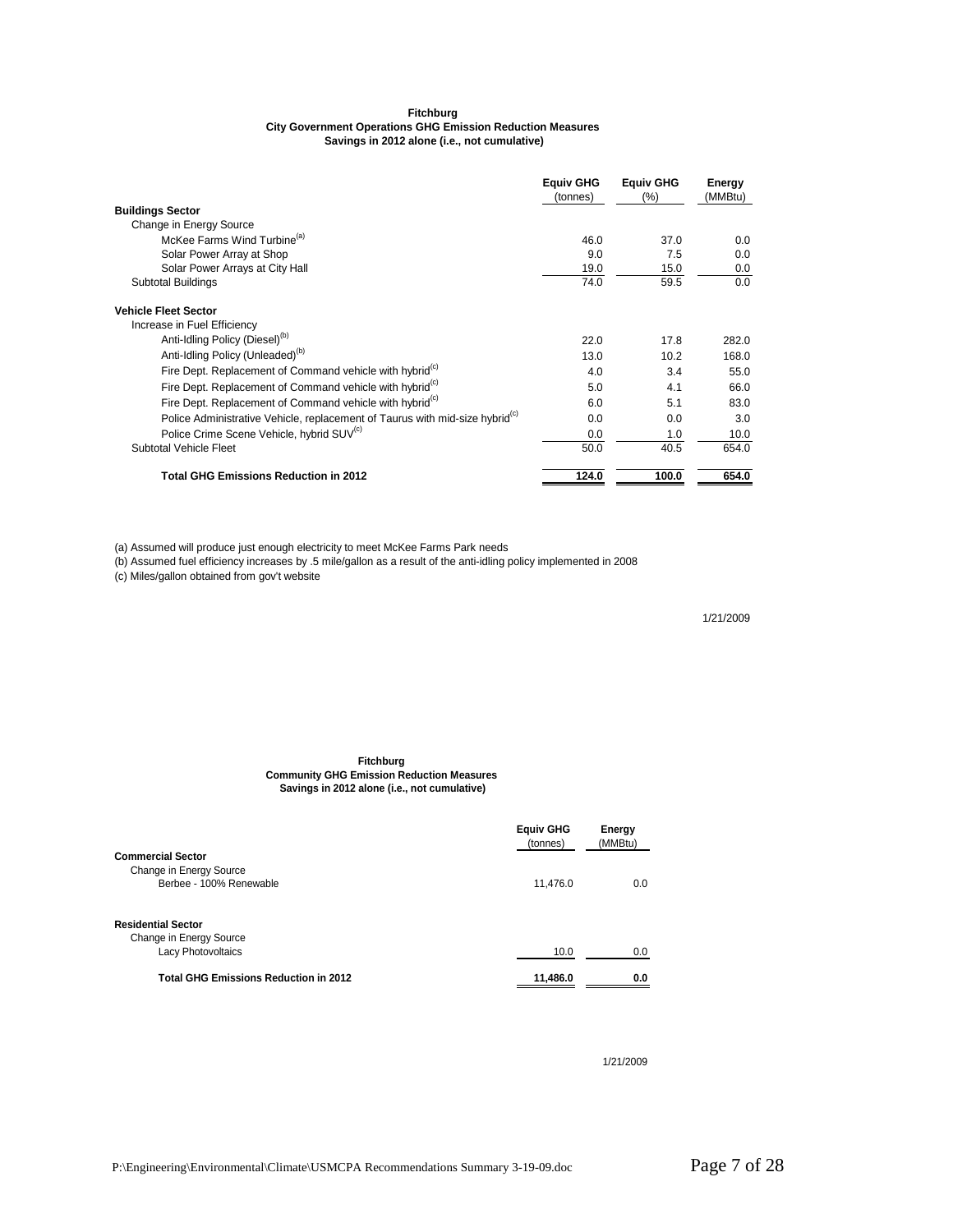## **USMCPA Action Item 2. Adopt and enforce land-use policies that reduce sprawl, preserve open space, and create compact, walkable urban communities** *(RCC Contact: Steve Arnold; Staff Contact: Tom Hovel)*

#### **Summary of Resource Conservation Commission Recommendations, as of 3/09:**

A significant percentage of GHG emissions may be attributed to transportation of people and of goods to meet the needs/demands of people. Since the middle of the  $20<sup>th</sup>$  century, four factors have driven the dramatic increase in vehicle miles traveled (VMT) per capita: 1) The emergence of the private automobile for transportation; 2) Inexpensive fossil fuels; 3) Euclidean zoning and the supportive infrastructure that separates land uses; and 4) On-site parking requirements.

Fitchburg can develop a more sustainable land use pattern that reduces transportation-related development and the GHG emissions that accompany that type of development. Fitchburg can accomplish that by developing future neighborhoods and retrofitting existing neighborhoods to provide transportation options in addition to private automobiles; and developing land more intensely so houses, workplaces and daily needs are closer together. In addition to reducing transportation-related GHG emissions, these changes will help to preserve rural land for the production of food and improve health by making walking and bicycling more feasible transportation options.

- Rewrite Fitchburg's zoning code to permit and encourage compact, diverse, mixed-use neighborhoods. High density brings more uses into close proximity, reducing trip lengths.
- Site new community facilities, including schools, libraries, community centers and retail centers, to minimize auto VMT.
- Evaluate the feasibility of adopting an urban-friendly fire code (street widths, building heights, roof slopes, etc.).
- Encourage new subdivisions to have street networks aligned in the cardinal directions to maximize opportunities for solar energy.
- Consider transfer-of-development rights (TDR) program to encourage compact building and reduce consumption of undeveloped land. Estimated cost of setting up a TDR is \$50,000.
- Develop a City-wide build out plan to specify the order of neighborhood development, prioritizing infill to: 1) minimize and delay infrastructure development; 2) economize on City resources; 3) encourage compact urban development; and 4) protect environmental corridors and preserve open space.
- Avoid financial incentives for developments not promoting high density and efficiency.
- Revise Fitchburg's parking requirements to encourage compact development and transportation modes other than private autos and to discourage surface parking. Parking regulations should provide maximums, with minimums dictated by market demand and safety. Parking regulations should encourage shared-use of public and private parking structures and street parking.
- Consider establishing a Parking Utility to operate City-owned parking structures, lots and street parking. City-owned parking, in a compact urban setting, can be used by multiple users at different times of the day much more efficiently than on-site parking. Estimated annual cost of setting up a Parking Utility is \$50,000.
- Encourage Fitchburg's park dedication requirements be met by providing appropriate small parks and contributions to regional park facilities for urban neighborhoods to facilitate compact developments.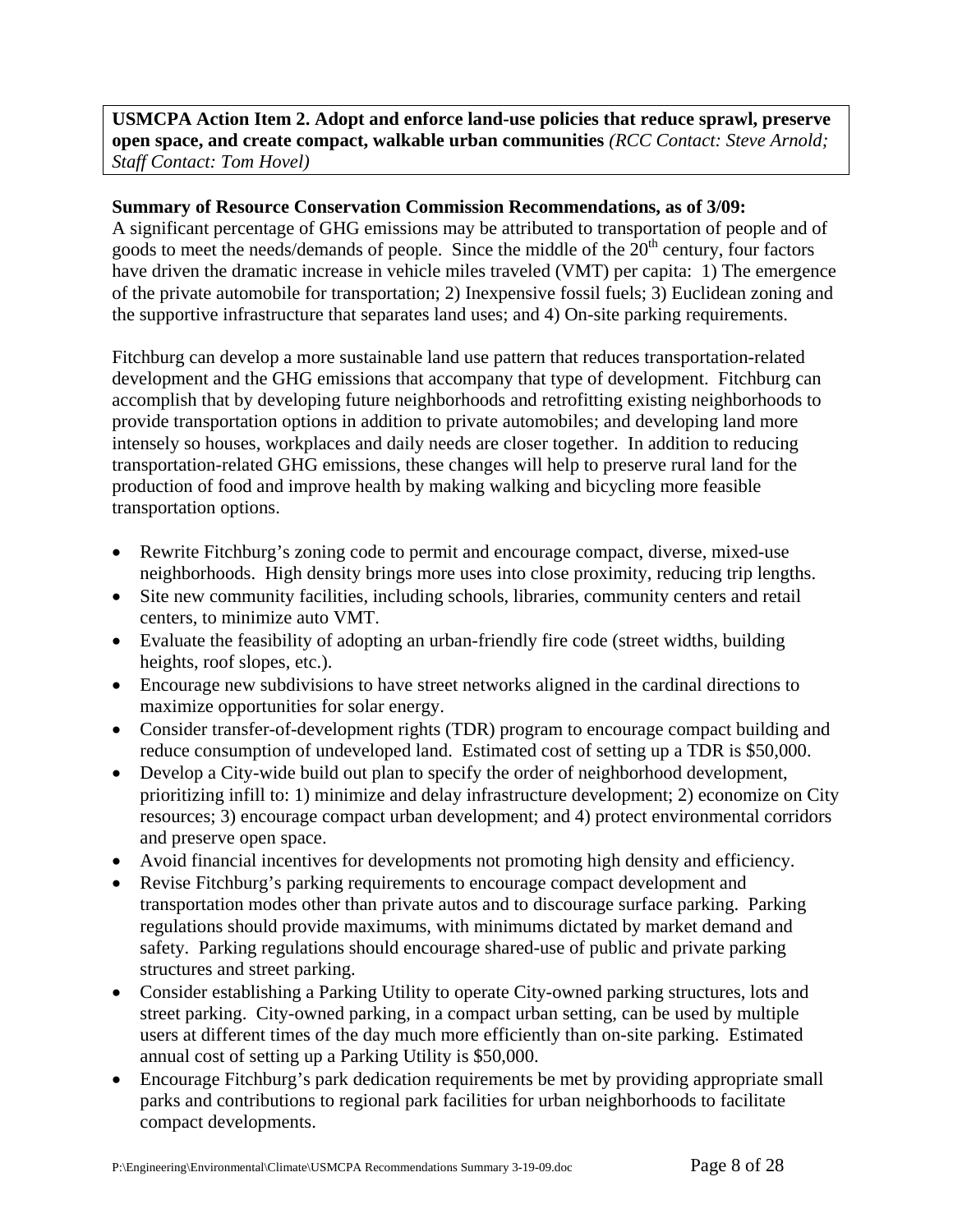- Encourage LEED Neighborhood Development (LEED ND) or similar standard.
- Encourage Transit Oriented Developments (TOD)
- Use extra-territorial jurisdiction (ETJ) to positively influence planning in adjacent jurisdictions to:
	- − Reduce urban sprawl, preserve open space and create compact walkable urban communities adjacent to Fitchburg.
	- − Preserve rural separation areas between urban Fitchburg and surrounding urban communities.

| <b>Priority</b> | <b>Action Item 2 Recommendations</b>                                                                                                                                | <b>Est. Annual</b><br><b>Energy</b><br><b>Savings by</b><br>2012 | <b>Estimated</b><br>Out-of-<br><b>Pocket</b><br>Cost |
|-----------------|---------------------------------------------------------------------------------------------------------------------------------------------------------------------|------------------------------------------------------------------|------------------------------------------------------|
| $\mathbf{1}$    | Rewrite Fitchburg's zoning code to permit and<br>encourage compact, diverse, mixed-use neighborhoods.                                                               | (a)                                                              | \$0                                                  |
| $\mathfrak{2}$  | Develop a City-wide build out plan to specify the order<br>of neighborhood development, prioritizing infill. (Refer<br>to additional text above.)                   | (a)                                                              | \$0                                                  |
| 3               | Encourage LEED ND or similar standard.                                                                                                                              | (a)                                                              | \$0                                                  |
| $\overline{4}$  | <b>Encourage Transit Oriented Developments.</b>                                                                                                                     | (a)                                                              | \$0                                                  |
| $\overline{5}$  | Site new community facilities to minimize auto VMT.                                                                                                                 | (a)                                                              | \$0                                                  |
| 6               | Avoid financial incentives for developments not<br>promoting high density and energy efficiency.                                                                    | (a)                                                              | \$0                                                  |
| $\overline{7}$  | Encourage new subdivisions to align streets in cardinal<br>directions to maximize opportunities for solar energy.                                                   | (a)                                                              | \$0                                                  |
| 8               | Encourage Fitchburg's park dedication requirements be<br>met with small parks and contributions to regional parks.                                                  | (a)                                                              | \$0                                                  |
| 9               | Revise Fitchburg's parking requirements to encourage<br>compact development and transportation modes other<br>than private autos and to discourage surface parking. | (a)                                                              | \$0                                                  |
| 10              | Consider establishing a Parking Utility to operate City-<br>owned parking structure, lots and street parking.                                                       | (a)                                                              | \$0                                                  |
| 11              | Use extra-territorial jurisdiction to positively influence<br>planning in adjacent jurisdictions.                                                                   | (a)                                                              | \$0                                                  |
| 12              | Consider TDR program to encourage compact building<br>and reduce consumption of undeveloped land.                                                                   | (a)                                                              | \$0                                                  |
| 13              | Evaluate the feasibility of adopting an urban-friendly fire<br>code (street widths, building heights, roof slopes, etc.).                                           | (a)                                                              | \$0                                                  |

(a) While these recommendations will reduce GHG emissions, they will have their greatest impact after 2012.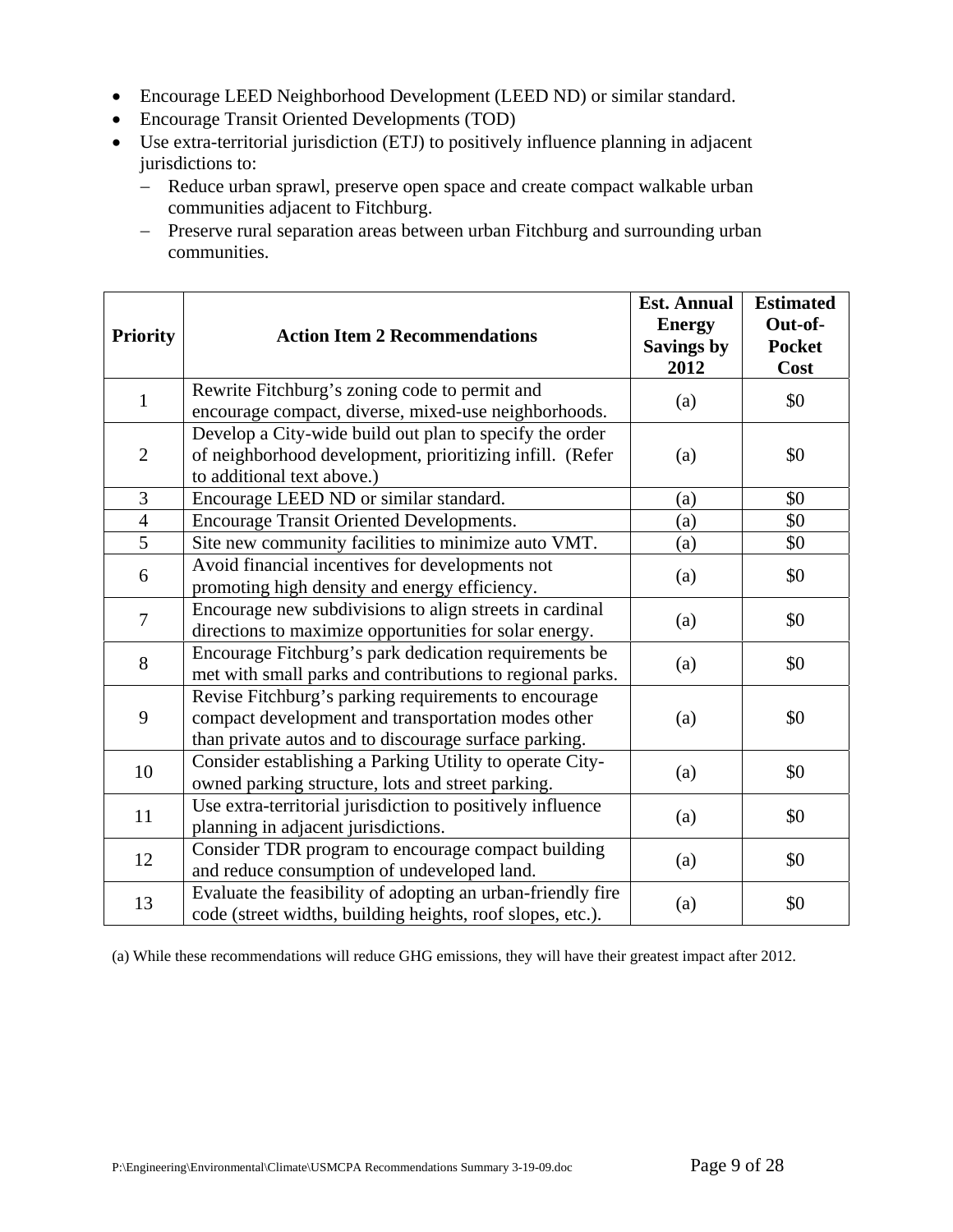**USMCPA Action Item 3. Promote transportation options such as bicycle trails, commute trip reduction programs, incentives for car-pooling and public transit** *(RCC Contact: Phillip Rangsuebsin; Staff Contact: Ahna Bizjak)* 

## **Summary of Resource Conservation Commission Recommendations, as of 3/09:**

- Implement the following transportation education related items:
	- − Create and maintain a ride-sharing online message board for City employees, businesses and residents.
	- − Educate City employees, residents and businesses on transportation options through FACTv, events, website postings, neighborhood associations, Fitchburg Updates, incentive programs, etc.
	- − Promote and encourage City participation in the area's annual Car-Free Challenge and consider starting a Fitchburg Bike-to-Work Challenge.
- Pursue Madison Metro transit improvements to promote transit usage and increase ridership:
	- − Encourage Metro to become a member of Google Transit Partners.
	- − Establish a Fitchburg Transfer Point at Hatchery Hill.
	- − Add one earlier run on Route 44 to hospital for 7 a.m. shift start.
	- − Establish a new route 46 via McKee Road to SuperTarget.
	- − Establish "no fare" to board in Fitchburg.
	- − Establish an unlimited transit pass program for Fitchburg residents.
- Introduce and pass a resolution for the Dane County area to establish a group to guide and promote regional transit options.
- Urge State legislators and Governor Doyle to join the over two dozen other states and adopt California Vehicle Emission Standards for Wisconsin.
- Promote fuel efficient vehicle purchases by Fitchburg residents and businesses.
- Establish and promote a policy regarding the use of neighborhood electric vehicles (NEV) on local streets (<45 mph).
- Investigate the feasibility of commuter rail: evaluate activation of Fitchburg's existing rail line; continue to plan it into future developments; and work with neighboring communities on this issue.
- Adopt and implement street construction standards that promote bikes and pedestrians.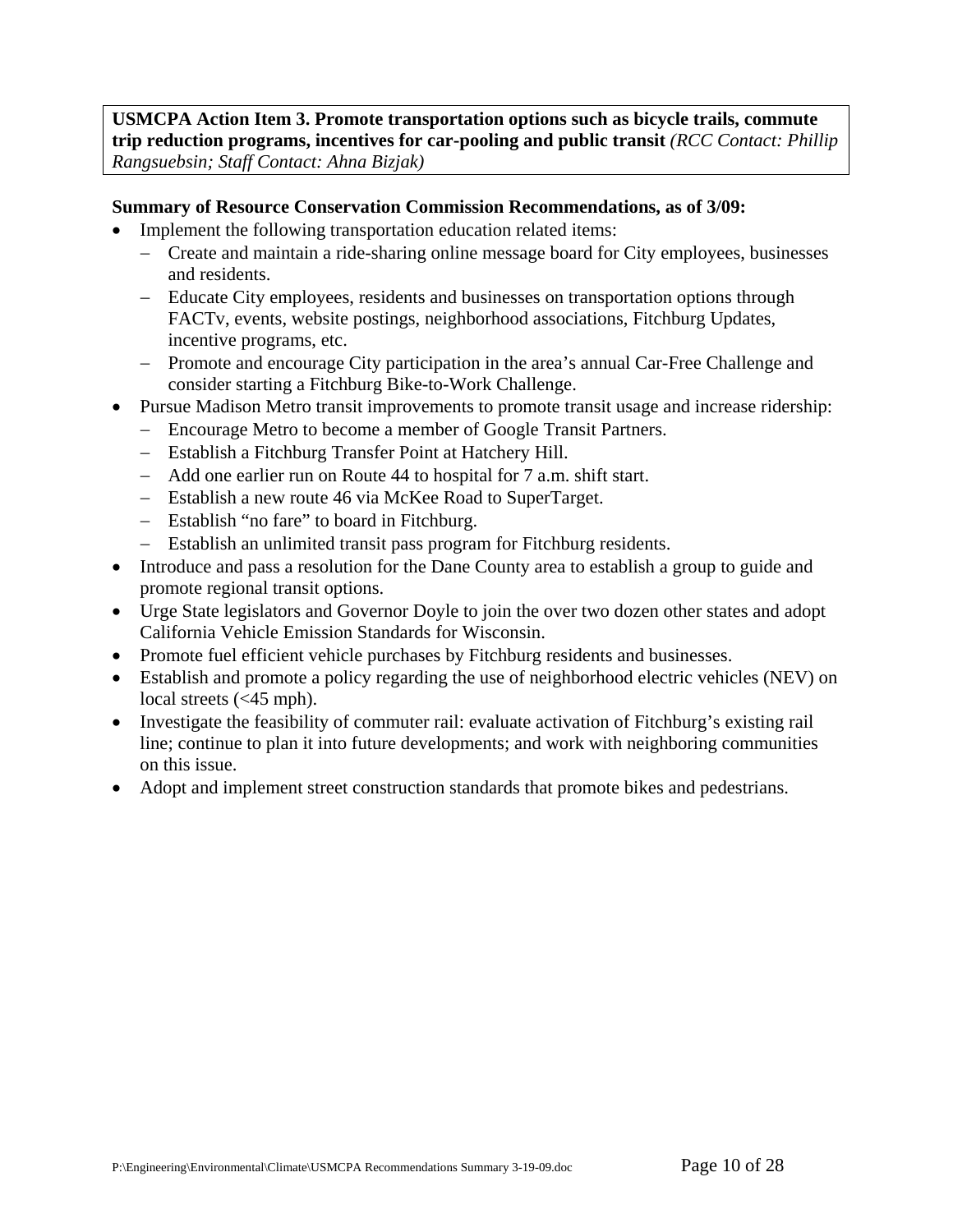| <b>Priority</b> | <b>Action Item 3 Recommendations</b>                                                                                                                                                                                                                                                                                                                                                                                                                                                                                                                    | <b>Est. Annual</b><br><b>Energy</b><br><b>Savings by</b><br>2012 | <b>Estimated</b><br>Out-of-<br><b>Pocket</b><br>Cost |
|-----------------|---------------------------------------------------------------------------------------------------------------------------------------------------------------------------------------------------------------------------------------------------------------------------------------------------------------------------------------------------------------------------------------------------------------------------------------------------------------------------------------------------------------------------------------------------------|------------------------------------------------------------------|------------------------------------------------------|
| $\mathbf{1}$    | Implement the following transportation education<br>related items:<br>Create and maintain a ride-sharing online message<br>board.<br>Educate City employees, residents and businesses on<br>$\overline{\phantom{0}}$<br>transportation options through FACTv, events,<br>website postings, neighborhood associations,<br>Fitchburg Updates and incentive programs, etc.<br>Promote and encourage City participation in the<br>$\overline{\phantom{m}}$<br>area's annual Car-Free Challenge and consider<br>starting a Fitchburg Bike-to-Work Challenge. | 9,300<br>MMBtu <sup>(a)</sup>                                    | \$2,000                                              |
| $\overline{2}$  | Introduce and pass a resolution for the Dane County<br>area to establish a group to guide and promote regional<br>transit options.                                                                                                                                                                                                                                                                                                                                                                                                                      | (b)                                                              | \$0                                                  |
| $\overline{3}$  | Urge State legislators and Governor Doyle to adopt<br>California Vehicle Emission Standards for Wisconsin.                                                                                                                                                                                                                                                                                                                                                                                                                                              | (b)                                                              | \$0                                                  |
| $\overline{4}$  | Promote fuel efficient vehicle purchases by Fitchburg<br>residents and businesses.                                                                                                                                                                                                                                                                                                                                                                                                                                                                      | 18,600<br>$MMBtu^{(c)}$                                          | \$1,000                                              |
| 5               | Establish and promote a policy regarding the use of<br>neighborhood electric vehicles (NEV) on local streets<br>$(<$ 45 mph).                                                                                                                                                                                                                                                                                                                                                                                                                           | 5,600<br>$MMBtu^{(d)}$                                           | \$500                                                |
| 6               | Pursue Madison Metro transit improvements to promote<br>transit usage and increase ridership.                                                                                                                                                                                                                                                                                                                                                                                                                                                           | (e)                                                              | \$0                                                  |
| 7               | Investigate the feasibility of commuter rail.                                                                                                                                                                                                                                                                                                                                                                                                                                                                                                           | (e)                                                              | \$0                                                  |
| 8               | Adopt and implement street construction standards that<br>promote bikes and pedestrians.                                                                                                                                                                                                                                                                                                                                                                                                                                                                | (a)                                                              | \$0                                                  |

(a) Assumes a 0.5% reduction in "Community" and "Government" transportation energy usage from improved transportation habits (from 2012 projected transportation energy usage).

(b) This recommendation will reduce GHG emissions, but the amount is difficult to predict.

(c) Assumes a 1% reduction in "Community" transportation usage (from 2012 projected transportation energy usage).

(d) Assumes a 0.3% reduction in "Community" transportation energy usage (from 2012 projected transportation energy usage).

(e) Studies have shown that these types of improvements decrease VMT.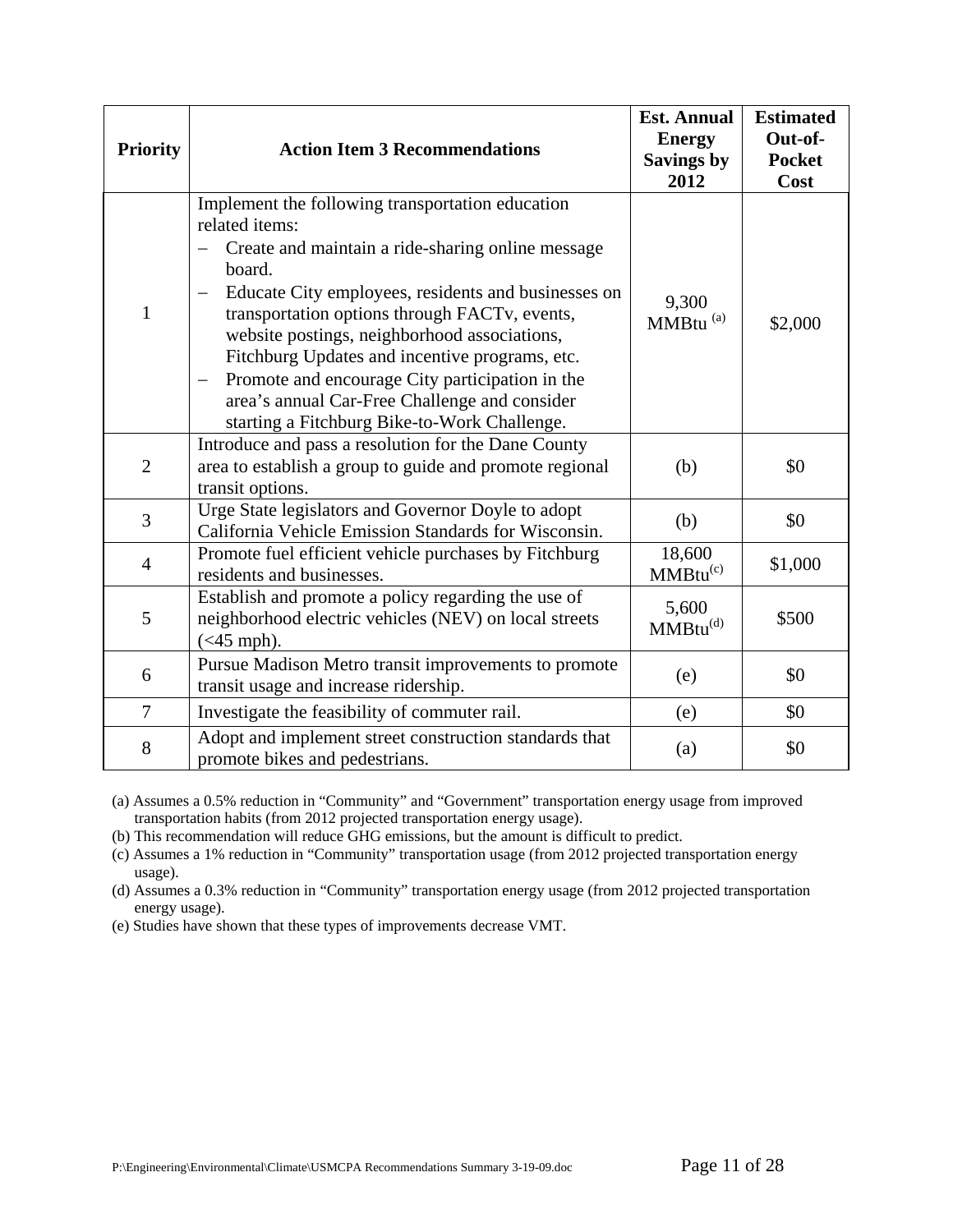**USMCPA Action Item 4. Increase the use of clean, alternative energy by, for example, investing in "green tags", advocating for the development of renewable energy resources, recovering landfill gas for energy production, and supporting the use of waste to energy technology** *(RCC Contact: Jan Kucher; Staff Contact: Rick Eilertson)*

## **Summary of Resource Conservation Commission Recommendations, as of 3/09:**

At the time this report was prepared, the City of Fitchburg had already budgeted for two and planned for a third renewable energy system to be installed at City facilities. Fitchburg has also entered into an agreement with MG&E to operate and monitor a vertical wind turbine installed in McKee Farms Park in late 2008.

The text below serves as a preliminary, conceptual, and budgetary study of ideas and costs associated with renewable energy for the City of Fitchburg. Prior to making a decision, a detailed cost and financial analysis is recommended. No financing costs have been considered in these analyses. Renewable energy incentives should be confirmed and updated.

Four renewable energy technologies have been examined: photovoltaics, solar thermal, geothermal (heating and cooling) and wind power. Each system is briefly described below with examples of the associated economics:

## **Photovoltaics**

Photovoltaic (PV) power generation is a 50-year old technology that converts sunlight to electricity. When light from the sun hits a solar PV panel, it causes electrons to flow from the panel as electricity. There are four types of manufactured PV panels, but the most common are single crystalline and polycrystalline. There are three types of PV panel mounting systems under consideration: roof-mounted; fixed ground-mounted; and ground-mounted with a solar tracking system. All systems benefit from manual snow removal to improve efficiency. The electricity generated becomes part of the power on the local electrical grid and can be used by the City, but it is essentially sold back to MG&E. When there is clear access to the sun, PV panels that are ground-mounted with a tracking system are estimated to be  $20 - 25%$  more efficient during the summer when compared to a fixed-roof mounted system. However, the capital costs are higher due to the required sun-tracking rack. In addition, a suitably exposed area of land is required, with clear sun exposure from about 9:00 a.m. until 4:00 p.m., to justify the extra cost of the suntracking rack. Otherwise the money for the sun-tracking rack is better spent on additional PV panels.

## Example A: 50kW roof-mounted system

Capital cost: \$350,000 after current incentives (\$400,000 – \$50,000/system; maximum of \$50,000 incentive allowed per approved system)

Operation and maintenance: \$500/yr

Energy produced: 60,000 kWh/yr

Energy sold to MG&E:  $$15,000/yr$  (60,000 kWh x  $$0.25/kWh$ ; assumes MG&E's  $$0.25/kWh$  buy-back rate is continued for future projects.)

Example B:The City of Fitchburg has budgeted for three PV collector arrays: one at City Hall; one at a Fire Station; and one at the Public Works Maintenance Facility. The City's Building Inspection Department is managing the installation projects and has discovered that they may be able to install more PV arrays (and/or solar thermal system(s)) than originally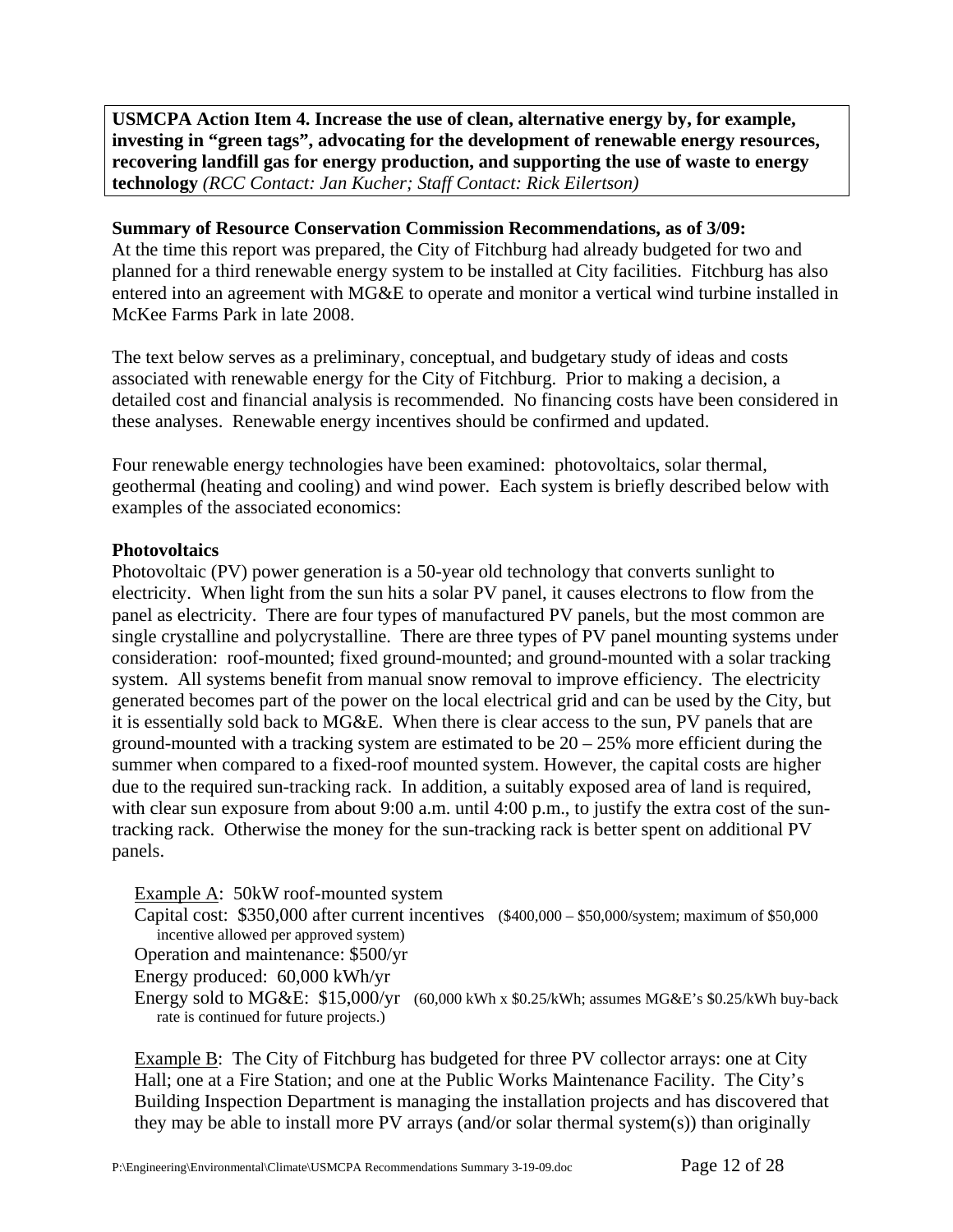anticipated, for the same amount of budgeted dollars. The size of the PV units will vary, but we have assumed each system would be about 6.3 Watts and will have a 7,500 kWh/year capacity.

Capital cost for each system: \$44,750 after incentives (\$55,750 - \$11,000)

Operation and maintenance: \$200/yr

Energy sold to MG&E: \$1,875 (7,500 kWh @ \$0.25/kWh; assumes MG&E's \$0.25/kWh buy-back rate is continued for future projects.)

## **Solar Hot Water (Solar Thermal)**

Solar hot water systems involve installing solar hot water panels on a roof or ground-mounted. The solar hot water panels allow the sun to heat up a solution of water and antifreeze, which is pumped through the panels. The hot solar thermal solution in the solar panels circulates through a heat exchanger so that the solar heat is transferred to the hot water system used in the building. The solar thermal solution is then pumped back up to the solar hot water panels, and the solar heating process repeats itself. The use of a solar hot water system substantially decreases (in winter) and/or eliminates (in summer) the need for a gas or electric hot water heater to operate. Solar thermal can also be used for space heating.

Example: A solar hot water system designed to provide 410 gallons of hot water per day (for this example, only domestic hot water is generated; there is no space heating). Capital cost of the system: \$17,600, assuming 35% credit (\$27,000 - \$9,400) Operation and maintenance: \$100/yr Energy production/savings: 375 therms/yr

## **Geothermal Energy**

This system saves energy by using the earth as a heat sink or heat source and then uses a heat pump to add heat or cooling for a building's HVAC system. A series of vertical wells or horizontal subsurface loops are used to circulate a heat transfer fluid to transfer heat into or from the earth to the heat pump. At depths below approximately 6 feet the earth stays a fairly constant 50 to 55 degrees F. The U.S. EPA offers that a geothermal heating system uses 48% less energy than a natural gas furnace.

A geothermal system is capital intensive because of the heat transfer wells or subsurface heat transfer loops. Geothermal systems are normally more economical for new construction when compared with an existing building retrofit. Land for the heat transfer wells or loops needs to be set aside. A geothermal system relies upon the wells or loops being able to fit into the site landscape. These systems are very reliable and have low maintenance costs.

Example: A new 7,600 square foot building (typically uses 1.26 therms/sf = 9,576 therms/yr). Capital cost (over conventional forced-air gas system): \$48,400 after incentives  $($50,000 - $1,600)$ 

Operation and maintenance (over conventional forced air natural gas system): \$0/yr Energy savings  $\sim$  20 % or 1,915 therms/yr

## **Wind Power**

Using the wind to produce energy has occurred for centuries. At the right location, where wind speed and frequency are sufficient to keep turbines operating, the payback on a wind power installation can be quite good. Wind speed and frequency is best during the months approaching, during and just after winter. In Fitchburg, during summer, there is usually less wind of a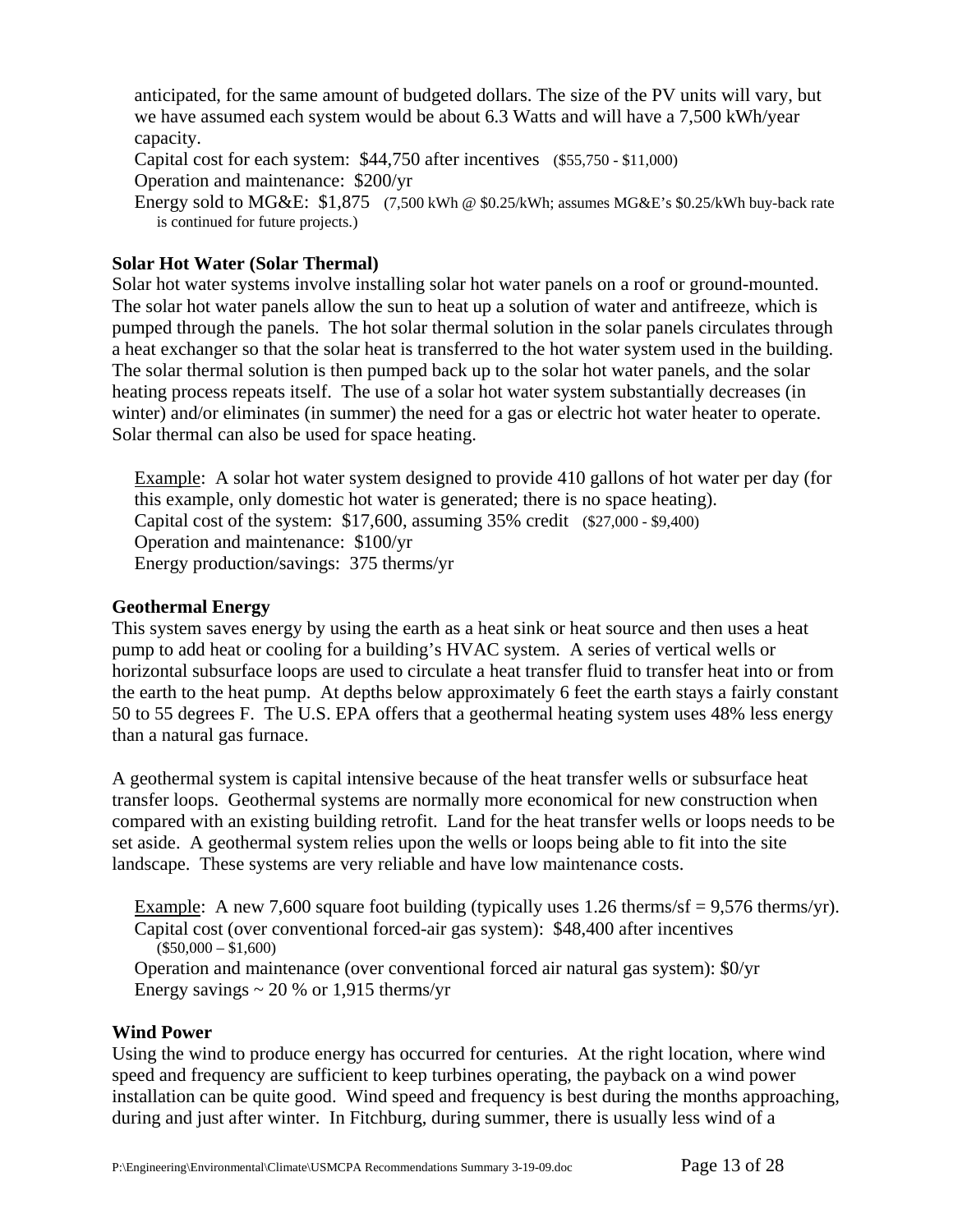sufficient speed and frequency to consistently drive wind turbines for prolonged time periods. Prior to installation of a wind farm, which is a collection of large wind turbines usually located in a rural area, the wind within the area should be studied to predict the future success of any wind farm installation. Installation of a wind farm in a rural area would be a financial windfall for the farm property owners who are compensated by the wind farm, but they can also continue farming the land around the wind turbines. Proximity to the area's main electricity transmission grid is also an important factor, so that the power that is generated can be fed back into the area's power grid. Reliable power generation from wind farms is possible for many decades.

Increasing public awareness of the advantages of wind power (long-term rural revenue generation, local power production, GHG emission reduction, etc.), along with dispelling some of the myths about wind power (e.g., negative effects on birds are minimal, decibel levels are low, etc.) are an important part of any municipality's efforts to support wind power. The installation of residential or smaller application wind power generation should be encouraged through ordinances that allow such installations to occur. However, for this analysis, a larger scale horizontal wind turbine generator was considered for economies of scale.

## **Horizontal Wind Turbines**

For an example system, six Vestas 1.65 MW horizontal wind turbine generators (WTG) are analyzed. The six WTGs would be located south of Fitchburg on approximately 300 acres. (This area could still be farmed.)This system would be capable of generating approximately 30,353,400 kWh/yr. The capital cost estimate below includes all equipment, installation and \$1,000,000 estimated cost for transmission line tie-in. The system is assumed to qualify for a Federal Renewable Electricity Production Credit, also known as a Production Tax Credit (PTC), of \$0.021/kWh (with an increase of \$0.001/kWh per year) for the first 10 years of energy production.

## Example:

Capital cost: \$25,750,000 Operation and maintenance: \$500,000/yr Energy produced: 30,353,400 kWh/yr Annual energy sold to  $MG&E = $3,400,000/yr$  (30,353,400 kWh/yr x \$0.112/kWh) Total Production Tax Credit: \$774,000/yr estimated for the first 10 years, or \$7,740,000 total (30,353,400 kWh/yr x 10 yrs x \$0.0255) Note: \$0.0255/kWh was used as the average Renewable Electricity Production Credit.

## **Vertical Wind Turbines**

MG&E installed a pilot scale 10 kW vertical wind turbine in McKee Farm Park in 2008. This system may be effective for residential or small applications. This system, which serves as a demonstration, will continue to be monitored by Fitchburg and MG&E.

RCC recommendations for renewable energy are as follows:

- Proceed with the installation of the budgeted renewable energy systems during 2009 currently planned for City Hall and the Public Works Maintenance Facility. Estimated energy production/savings: 15,000 kWh.
- Proceed with the installation of the budgeted renewable energy system for 2010 at one of Fitchburg's fire stations. Estimated energy production/savings: 7,500 kWh.
- Evaluate subscribing Fitchburg to MG&E's GPT program to purchase some of Fitchburg's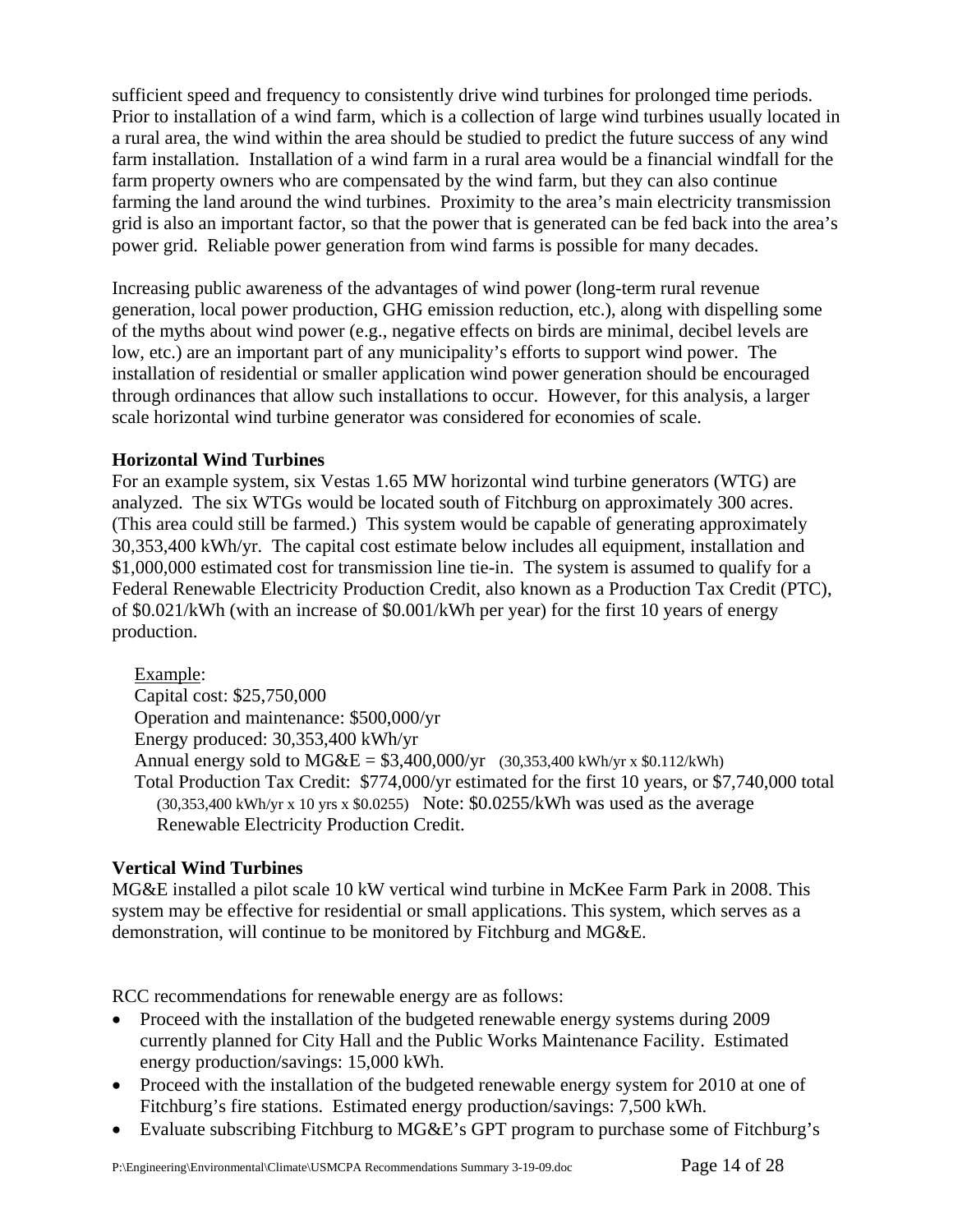power from renewable sources.

- Implement a renewable energy plan:
	- 1) Evaluate additional installations of traditional renewable energy systems for City-owned facilities, including: photovoltaics, solar thermal, solar daylighting, passive solar heating, geothermal, wind power generation and biomass heating.
	- 2) Prepare a report showing recommendations, financial incentives and anticipated energy savings/production.
	- 3) Develop a renewable energy plan.
	- 4) Implement the renewable energy plan.
- Evaluate the installation of less traditional renewable energy systems, including: waste-toenergy technologies (anaerobic digester for animal waste and other biomass materials), extraction of heat from wastewater flowing through Fitchburg, landfill gas recovery, etc.
- Consider assisting residents and businesses with additional incentives for the installation of renewable energy systems. Estimated energy savings: depends on incentives offered and number of residents and businesses who participate.

| <b>Priority</b> | <b>Action Item 4 Recommendations</b>                                                                                                                                                                                                                                                     | <b>Est. Annual</b><br><b>Energy</b><br>Savings by<br>2012 | <b>Estimated</b><br>Out-of-<br><b>Pocket</b><br>Cost |
|-----------------|------------------------------------------------------------------------------------------------------------------------------------------------------------------------------------------------------------------------------------------------------------------------------------------|-----------------------------------------------------------|------------------------------------------------------|
|                 | Proceed with the installation of the budgeted City<br>renewable energy systems during 2009.                                                                                                                                                                                              | 15,000 kWh                                                | $$90,000^{(a)}$                                      |
| $\overline{2}$  | Proceed with the installation of the budgeted City<br>renewable energy system in 2010.                                                                                                                                                                                                   | 7,500 kWh                                                 | $$45,000^{(a)}$$                                     |
| 3               | Evaluate subscribing Fitchburg to MG&E's Green Power<br>Tomorrow (GPT).                                                                                                                                                                                                                  | (b)                                                       | \$.01/kWh                                            |
| 4               | Implement a renewable energy plan. (Refer to additional<br>text above.)                                                                                                                                                                                                                  | (c)                                                       | $$3,000^{(d)}$                                       |
| 5               | Evaluate the installation of less traditional renewable<br>energy systems, including: waste-to-energy technologies<br>(anaerobic digester for animal waste and other biomass<br>materials), extraction of heat from wastewater flowing<br>through Fitchburg, landfill gas recovery, etc. | (e)                                                       | $$3,000^{(d)}$                                       |
| 6               | Consider providing additional incentives to residents and<br>businesses for the installation of renewable energy<br>systems.                                                                                                                                                             | (f)                                                       | (g)                                                  |

(a) Already included in 2009 CIP budget.

(b) Amount of GHG emissions reduction depends on percent of subscription.

(c) This has the potential for significant GHG emissions reduction; the amount depends on the systems chosen.

- (d) Estimated cost of \$3,000 assumes City staff works with renewable energy contractors/suppliers to produce the draft report and a paid consultant reviews it for accuracy.
- (e) GHG emissions reduction depends on the systems chosen.
- (f) This has the potential for significant GHG emissions reduction.
- (g) Cost depends on the incentives offered.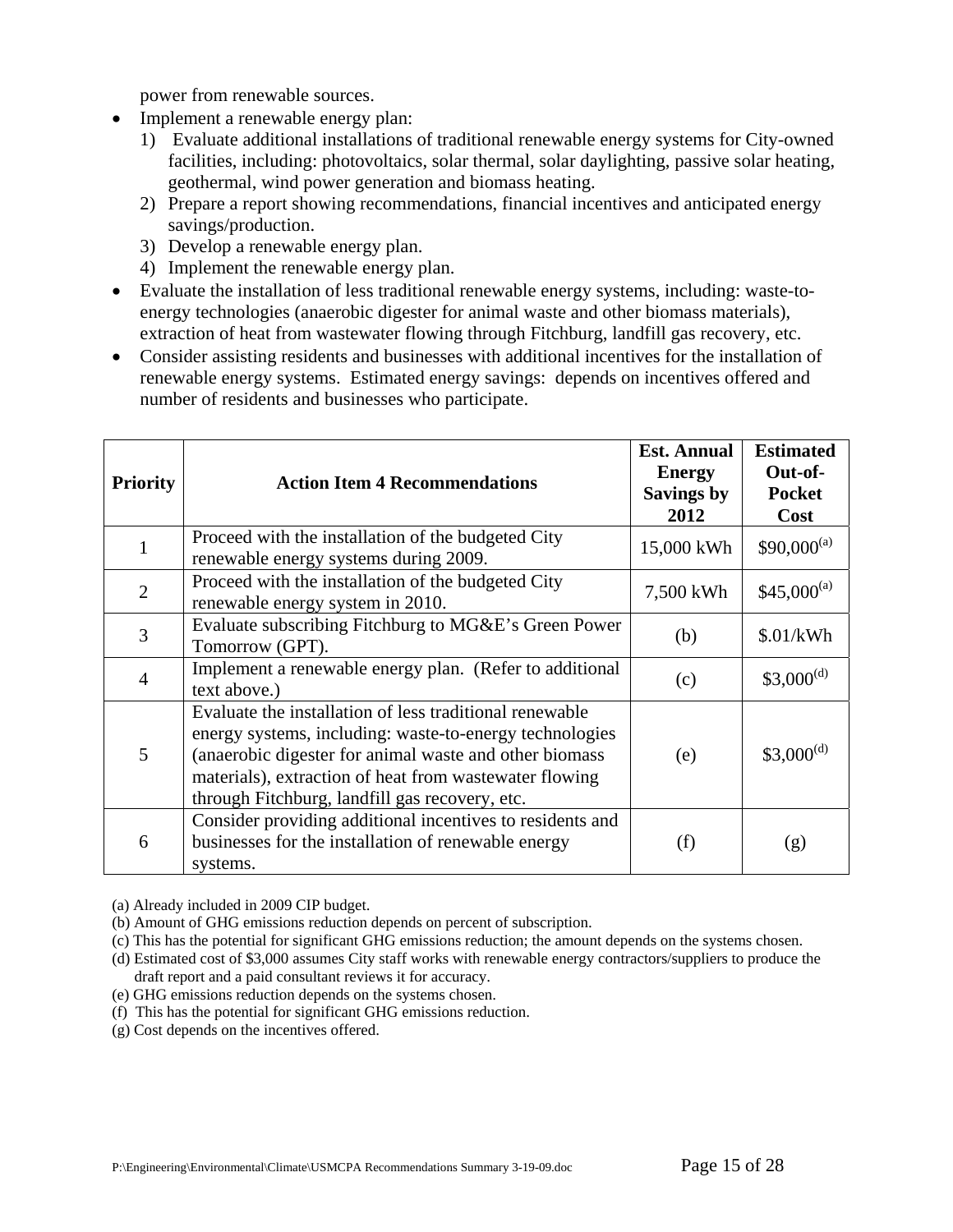**USMCPA Action Item 5: Make energy efficiency a priority through building code improvements, retrofitting City facilities with energy efficient lighting and urging employees to conserve energy and save money.** *(RCC Contact: Phillip Rangsuebsin; Staff Contact: John Crook)* 

## **Summary of Resource Conservation Commission Recommendations, as of 3/09:**

- Implement energy conservation practices for City buildings:
	- − Use motion sensors for most exterior lights.
	- − Use solar lights for park trails and shelters.
	- − Eliminate aesthetic park lighting.
	- − Use tamper-resistant solar lighting when possible.
	- − Evaluate all City HVAC equipment and plan to replace inefficient units with efficient ones.
	- − Evaluate insulation needs and possible thermal bridging problems at all City facilities.
	- − Seasonally adjust the temperature on thermostats at all unoccupied City facilities.
	- − Add motion sensors to light switches in all City buildings.
- Increase energy conservation awareness:
	- − Educate City employees on the importance of energy conservation in the workplace.
	- − Make energy conservation information available to residents and business owners.
	- − Create and install signs in City buildings encouraging specific energy efficient actions.
	- − Hold events that emphasize energy efficiency (e.g., City employee, resident & business events that feature energy conservation methods).
- Replace all incandescent "Exit" signs in City buildings with LED "Exit" signs.
- Set up an Environment-friendly Suggestion Box for City staff suggestions.
- Implement real-time monitoring of the electricity and natural gas usage in individual City buildings and use this information to improve energy efficiency.
- Amend the City's Purchasing Policy to include GHG emission reductions/energy efficiency as a purchasing criterion and emphasize that the Policy allows for purchase orders and contracts to be awarded based on life-cycle costs.
- Replace any remaining incandescent light bulbs with compact fluorescent light bulbs (even if not burned out).
- Work with Focus on Energy, MG&E and Alliant Energy to develop and implement a plan to assist businesses and residents with implementation of energy efficient methods and equipment.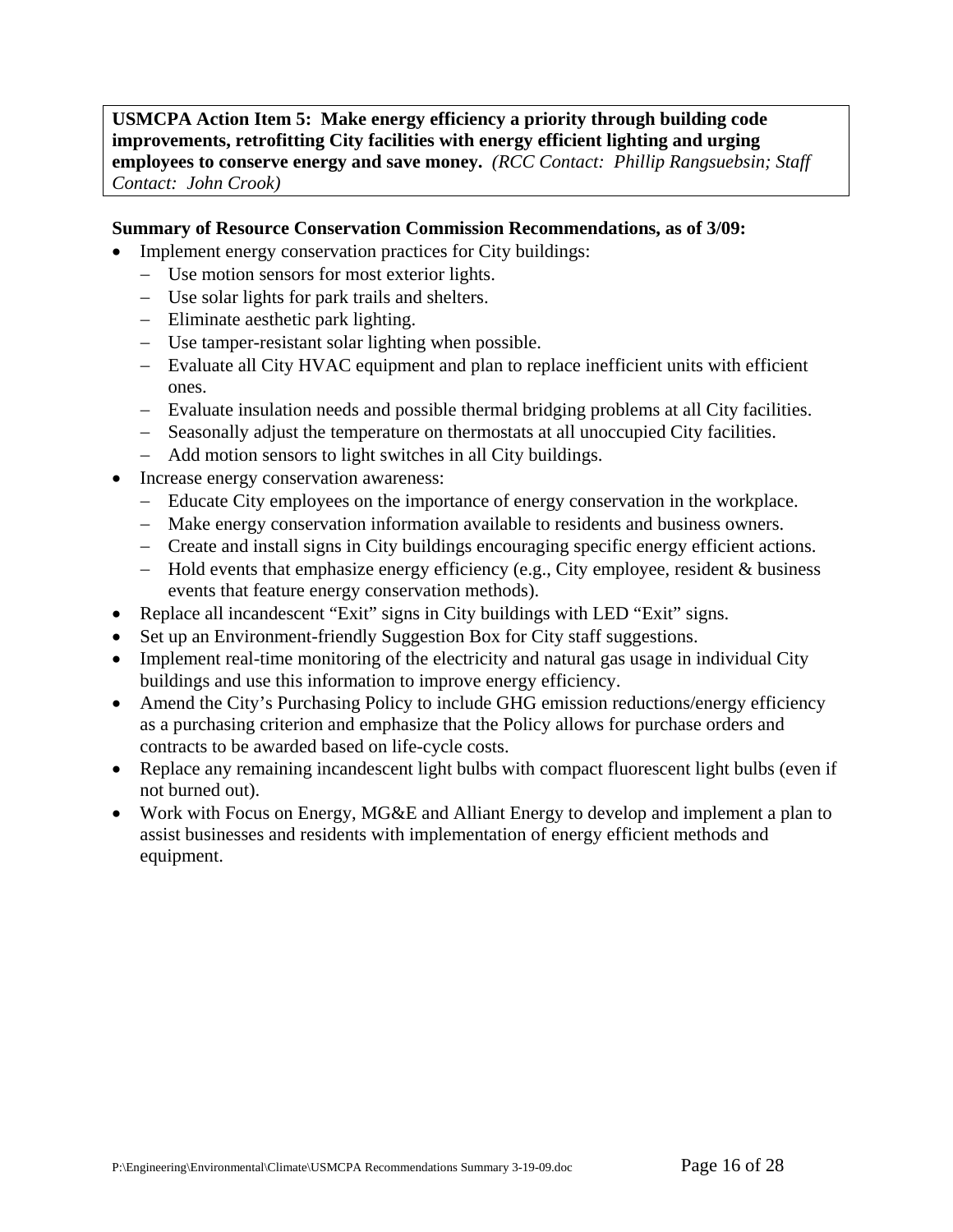| <b>Priority</b> | <b>Action Item 5 Recommendations</b>                                                                                                                                                                                                          | Est.<br><b>Annual</b><br><b>Energy</b><br><b>Savings</b><br>by 2012 | <b>Estimated Out-</b><br>of-Pocket Cost |
|-----------------|-----------------------------------------------------------------------------------------------------------------------------------------------------------------------------------------------------------------------------------------------|---------------------------------------------------------------------|-----------------------------------------|
| 1               | Increase energy conservation awareness. (Refer to<br>additional text above.)                                                                                                                                                                  | 225<br>MMBtu <sup>(a)</sup>                                         | \$750                                   |
| $\overline{2}$  | Amend the City's Purchasing Policy to include GHG<br>emission reductions/energy-efficiency as a purchasing<br>criterion and emphasize that the Policy allows for<br>purchase orders and contracts to be awarded based on<br>life-cycle costs. | (b)                                                                 | Cost saving<br>recommendation           |
| 3               | Implement real-time monitoring of the electricity and<br>natural gas usage in individual City buildings and use<br>this information to improve energy efficiency.                                                                             | 560<br>MMBtu <sup>(c)</sup>                                         | \$4,800                                 |
| $\overline{4}$  | Set up an Environment-friendly Suggestion Box for<br>City staff suggestions.                                                                                                                                                                  | (d)                                                                 | \$0                                     |
| 5               | Replace all incandescent "Exit" signs in City<br>buildings with LED "Exit" signs.                                                                                                                                                             | 23,700<br>$kWh^{(e)}$                                               | \$5,100                                 |
| 6               | Implement energy conservation policies for City<br>buildings. (Refer to additional text above.)                                                                                                                                               | 560<br>MMBtu <sup>(c)</sup>                                         | \$36,500                                |
| 7               | Replace any remaining incandescent light bulbs with<br>compact fluorescent light bulbs.                                                                                                                                                       | 225<br>MMBtu <sup>(a)</sup>                                         | \$4,300                                 |
| 8               | Work with Focus on Energy, MG&E and Alliant<br>Energy to develop and implement a plan to assist<br>businesses and residents with implementation of<br>energy efficient methods and equipment.                                                 | (f)                                                                 | \$10,000                                |

(a) Assumes a 2% decrease in the projected 2012 government building energy usage.

(b) This recommendation will likely save money and reduce GHG emissions.

(c) Assumes a 5% decrease in the projected 2012 government building energy usage.

(d) This recommendation will likely reduce GHG emissions, but the amount is difficult to predict.

(e) Assumes 100 "Exit" signs are replaced. Incandescent "Exit" signs changed to LED will decrease electricity usage by 237 kWh/sign/year x 100 signs =23,700 kWh/year. LED "Exit "signs are \$32 each, plus labor.

 (f) While this recommendation will reduce GHG emissions, the amount depends on the methods implemented and the equipment replaced.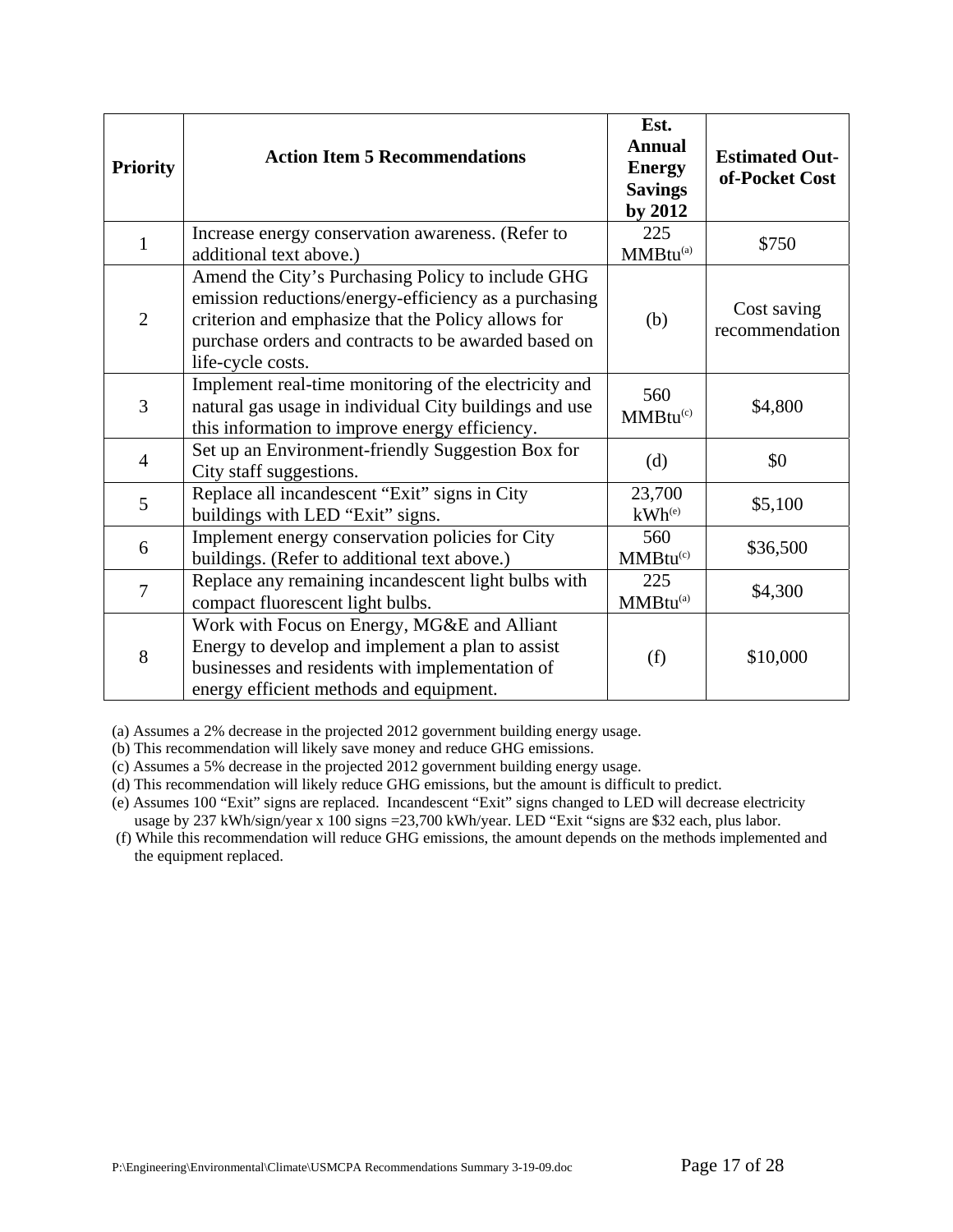## **USMCPA Action Item 6. Purchase only Energy Star equipment and appliances for City use***. (RCC Contacts: Chris Jimieson & Samuel Cooke; Staff Contacts; Tony Roach & Department Heads)*

#### **Summary of Resource Conservation Commission Recommendations, as of 3/09:**

- Implement a City purchasing/leasing policy that new equipment and appliances are Energy Star certified or equally energy efficient.
- Follow-up on implementation of City's computer "power off" policy at the end of each business day for non-emergency employees/workstations.
- Evaluate additional winterizing measures at McKee Park Shelter during winter months (i.e. turn off the water heater; replace old electric heaters with a more energy efficient heat source).
- Implement a Green IT (Information Technology) Program (e.g. minimizing e-waste, evaluate telecommuting options for employees).
- Reduce physical servers 50% by 2012 and replace with more virtual servers.

| <b>Priority</b> | <b>Action Item 6 Recommendations</b> <sup>(a)</sup>                                                                                       | Est.<br><b>Annual</b><br><b>Energy</b><br><b>Savings by</b><br>2012 | <b>Estimated Out-</b><br>of-Pocket Cost |
|-----------------|-------------------------------------------------------------------------------------------------------------------------------------------|---------------------------------------------------------------------|-----------------------------------------|
|                 | Implement a City purchasing/leasing policy that new<br>equipment and appliances are Energy Star certified<br>or equally energy efficient. | 40,800<br>$kWh^{(b)}$                                               | \$0                                     |
| $\overline{2}$  | Follow-up on implementation of the City's computer<br>"power off" policy.                                                                 | 3,900<br>$kWh^{(c)}$                                                | Cost savings<br>recommendation          |
| 3               | Evaluate additional winterizing measures at McKee<br>Park Shelter during winter months.                                                   | 2,000<br>$kWh$ <sup>(d)</sup>                                       | Cost savings<br>recommendation          |
| 4               | Implement a Green IT Program.                                                                                                             | 1,240 kWh<br>$+1,400$ gal.<br>gas <sup>(e)</sup>                    | ~1,000                                  |
| 5               | Reduce physical servers 50% by 2012 and replace<br>with more virtual servers.                                                             | 5,000<br>$kWh^{(f)}$                                                | ~1.520,000                              |

(a) Priority items 1 through 3 are high priority recommendations because they require no additional out-of-pocket costs for implementation.

(b) Assumes the current purchasing/leasing program pace for the City of Fitchburg is not accelerated. Annual anticipated energy savings based on the following estimates: 20 new computers (non-Energy Star converted to Energy Star), 4 laser printers, 1 copier, 1 refrigerator, 20 smaller equipment appliance items not including lighting items covered under USMCPA Action Item 5.

- (c) Assumes current 90% computer shutdown rate among City of Fitchburg employees could be improved to 95% through this policy.
- (d) Assumes 400 kWh savings per month over the 5-month winter period.
- (e) Assumes annual increases of 5% in telecommuting by City of Fitchburg employees, 10% in additional IT savings per year through various measures.
- (f) Assumes 4 physical servers replaced by virtual servers at \$5,000 each and average of 5,000 kWh saved annually.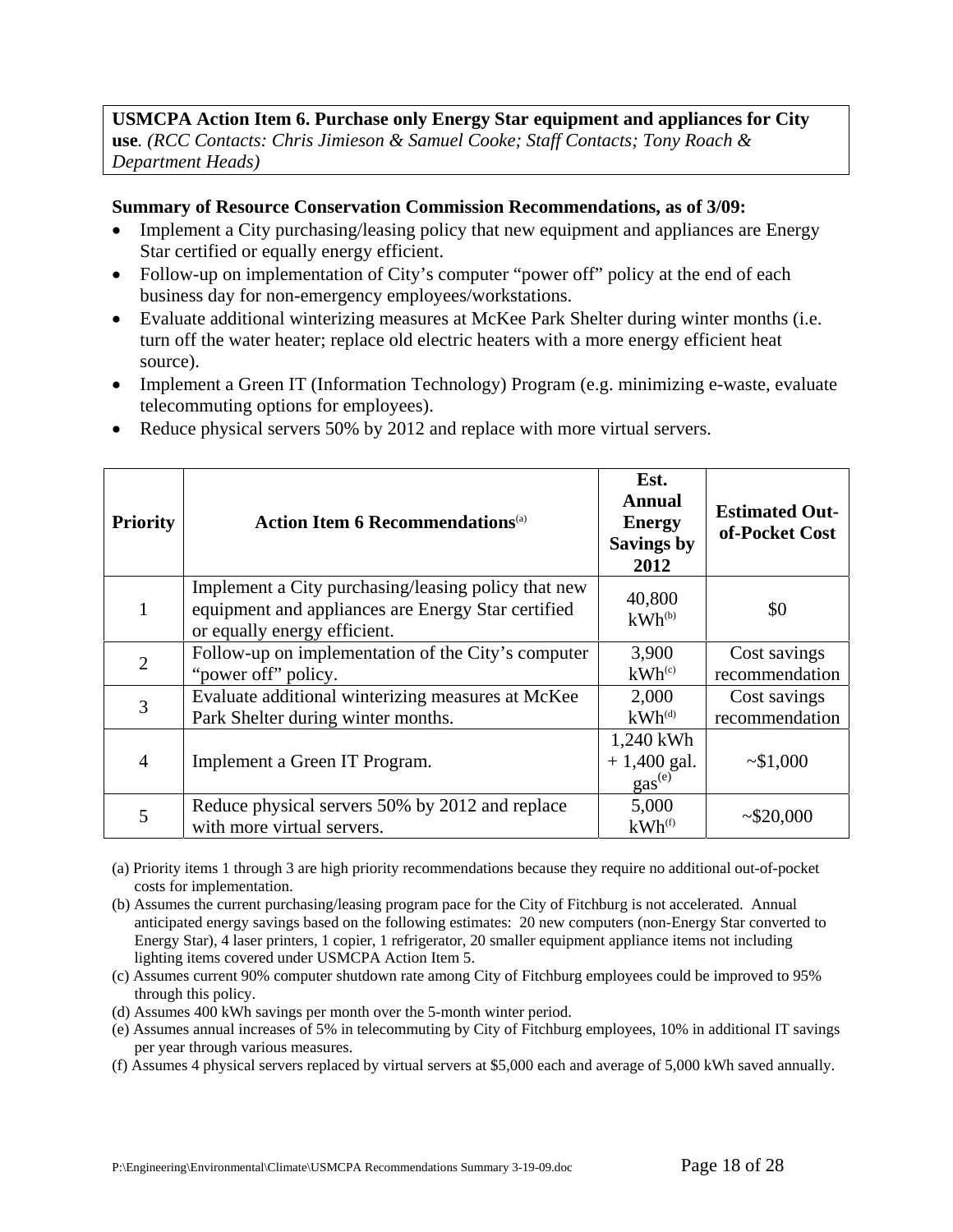**USMCPA Action Item 7. Practice and promote sustainable building practices using the U.S. Green Building Council's LEED program or a similar system** *(RCC Contact: Samuel Cooke; Staff Contacts: Mike Zimmerman, John Crook, Tom Hovel)* 

**Summary of Resource Conservation Commission Recommendations, as of 3/09:** The following recommendations are provided by the Resource Conservation Commission, working with City staff, to reduce GHG emissions:

- Evaluate the modified version of the U.S. Green Building Council's (USGBC) LEED for New Construction (LEED NC) sustainable building standard developed for the Green Tech Village. This modified standard is proposed to be Fitchburg's version of the LEED NC standard. This City standard should, at least, be required of all projects receiving tax incremental financing (TIF) and should be phased-in for future projects. Depending on what is proposed, this could significantly influence future energy usage. The energy use reductions are estimated to be 30% to 50% per new building, which translates into an annual energy savings of an estimated 2,100 to 3,500 therms and 60,000 to 100,000 kWh per commercial building. $(a)$
- Plan for full implementation of the Fitchburg version of the LEED NC standard for all new commercial buildings. Should the Fitchburg version of the LEED NC standard (above) not be adopted or is not adequate to reach the goals stated in LEED NC, then develop a plan and target date to phase-in LEED NC for commercial buildings. A significant reduction in future energy usage is expected to occur when compared with conventional construction standards.
- Hire a consultant to evaluate the use of LEED NC standard for all future City buildings and the application of LEED for Existing Building (LEED EB) standard to existing City buildings. The evaluation report should include recommendations for upgrading existing City buildings and the related cost. This could reduce future energy usage by 30% to 50%, which translates into annual, per building, energy savings of 2,100 to 3,500 therms and 60,000 to 100,000 kWh when compared with current standard construction methods.<sup>(a)</sup>
- Evaluate the "LEED for Homes," "Energy Star" and "GreenBuilt Homes" building standards for either incorporation into an incentive-based program or phased-in as a part of residential new construction standards in Fitchburg. This would lead to a significant reduction in future energy usage (energy use reduction from 30% to 60% translates into annual, per residence, energy savings of an estimated 280 to 570 therms and 2,600 to 5,300 kWh when compared with standard construction methods). $^{(b)(c)}$
- Work with Focus on Energy to develop and implement Fitchburg programs to encourage existing buildings to become more energy efficient. This would include a review of the LEED for Existing Buildings (LEED EB) standard and development of incentive programs to promote an increase in energy efficiency of existing commercial buildings. This would also include a review of the LEED for Homes standard and development of incentive programs to promote an increase in energy efficiency of existing residential buildings. For example, Fitchburg could provide a subsidy to qualifying residents and businesses for Focus on Energy's residential and commercial building performance inspections (energy audits). (Focus on Energy provides rebates for implementing specific parts of their recommendations.) If Focus on Energy's energy efficiency recommendations are implemented, annual savings are estimated at 280 therms and 2,600 kWh per average residence and 2,100 therms and 60,000 kWh per average commercial building.<sup>(c) (d)</sup>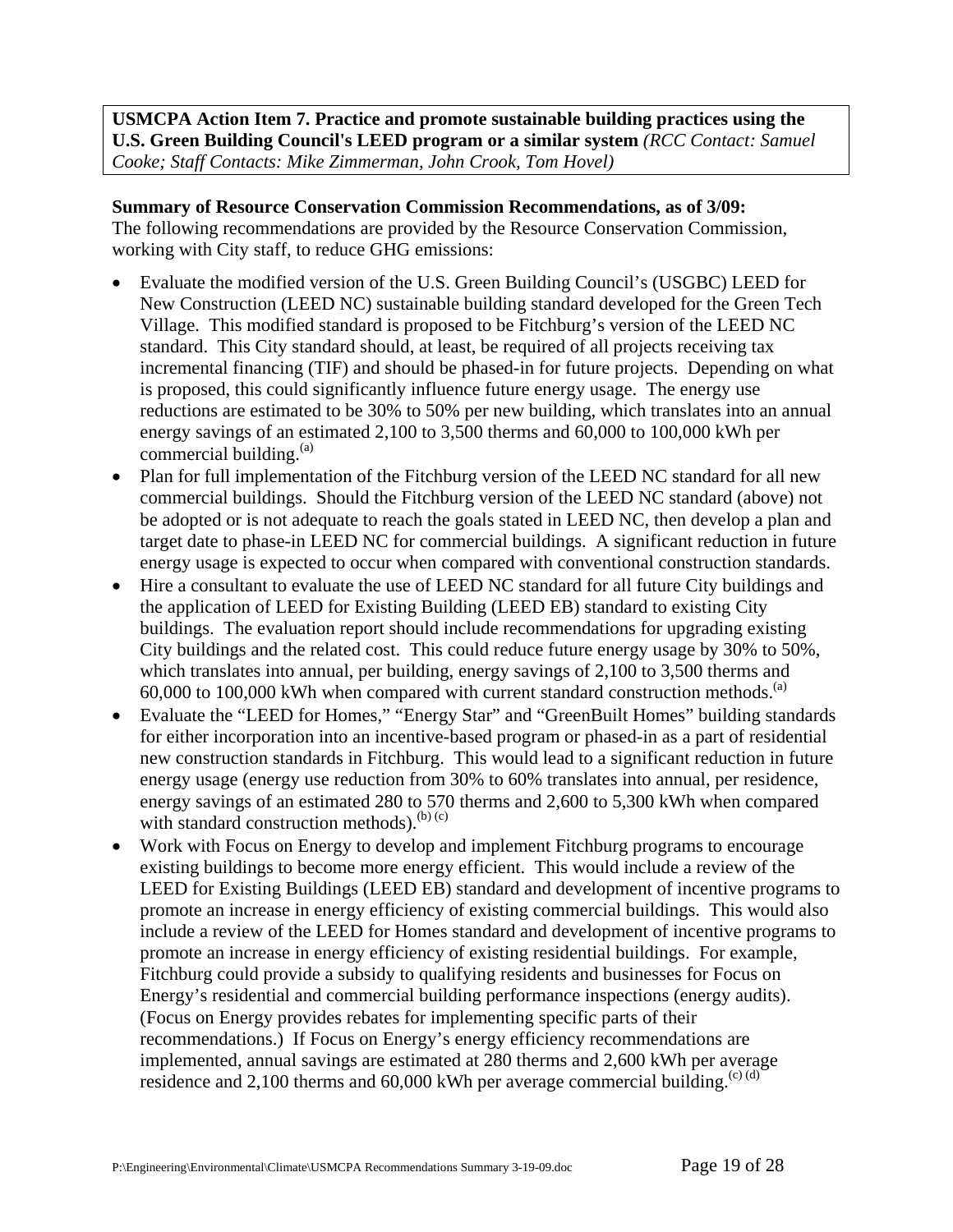| <b>Priority</b> | <b>Action Item 7 Recommendations</b>                                                                                                                                                                                      | <b>Est. Annual</b><br><b>Energy</b><br><b>Savings by</b><br>2012 | <b>Estimated</b><br>Out-of-<br><b>Pocket</b><br>Cost |
|-----------------|---------------------------------------------------------------------------------------------------------------------------------------------------------------------------------------------------------------------------|------------------------------------------------------------------|------------------------------------------------------|
| 1               | Evaluate and implement Fitchburg's modified version of<br>the LEED NC sustainable building standard being<br>developed for buildings in the Green Tech Village.                                                           | 550 MMBtu<br>per bldg <sup>(a)(b)</sup>                          | \$5,000                                              |
| $\overline{2}$  | Develop a plan to phase-in either the Fitchburg version<br>of LEED NC standard or the USGBC's LEED NC<br>standard for new commercial buildings.                                                                           | 550MMBtu<br>per bldg <sup>(a) (b)</sup>                          | \$0                                                  |
| 3               | Develop and implement programs tailored to Fitchburg<br>to encourage existing commercial and residential<br>buildings to become more energy efficient.                                                                    | 415 MMBtu<br>(com. bldg)<br>40 MMBtu<br>$(res. bldg)^{(c)}$      | \$15,000 $^{(d)}$                                    |
| $\overline{4}$  | Evaluate the use of LEED NC standard for all future City<br>buildings. Evaluate applying LEED EB standard to<br>existing City buildings.                                                                                  | 550 MMBtu<br>per bldg <sup>(a)(b)</sup>                          | \$24,000                                             |
| 5               | Evaluate the "LEED for Homes," Energy Star and<br>"GreenBuilt Homes" building standards for either<br>incorporation into an incentive-based program or phased-<br>in as a part of residential new construction standards. | 56 MMBtu<br>per bldg <sup>(a)(e)</sup>                           | \$0                                                  |

| Average Natural Gas and Electricity Usage for Buildings (2008)<br>(a) |  |
|-----------------------------------------------------------------------|--|
|-----------------------------------------------------------------------|--|

| $\ddotsc$<br>$\ldots$                                   |                          |                                |
|---------------------------------------------------------|--------------------------|--------------------------------|
| <b>Type of Building</b>                                 | Therms/yr $(Avg.)^{(1)}$ | kWh/yr $(Avg.)$ <sup>(f)</sup> |
| <b>Retail Building</b> (10,000 sq $ft^2$ - MG&E area)   | 9,300                    | 240,000                        |
| <b>Avg. Commercial Bldg</b> (10,000 $ft^2$ - MG&E area) | 7,000                    | 200,000                        |
| <b>Office Building</b> (10,000 sq $ft^2$ - MG&E area)   | 4,300                    | 162,000                        |
| Avg. Single Family Home (MG&E area)                     | 940                      | 8.700                          |
| Avg. Residence (Single Family & Rental - Fitchburg)     | 565                      | 6,750                          |
| Avg. Rental Unit (MG&E area)                            | 200                      | 4.950                          |
|                                                         |                          |                                |

Note: MG&E area and Fitchburg residential energy usage data were provided by MG&E for 2008.

- (b) A 30% to 50% reduction in energy usage translates into an annual energy savings of an estimated 2,100 to 3,500 therms and 60,000 to 100,000 kWh per average commercial building, when compared with current standard construction methods. Using the average energy savings of 40% results in an average annual natural gas savings of 2,800 therms (280 MMBtu) and an average annual electric energy savings of 80,000 kWh (272 MMBtu). That results in a total average annual energy savings of 550 MMBtu per average commercial building.<sup>(f)</sup>
- (c) Based on the assumption that the annual energy consumption of an average single family residence equals 940 therms and 8,700 kWh. According to Energy Star, "U.S. households typically use up to 30 percent more energy than necessary to achieve the desired level of performance and comfort." The commercial building assumption is based on a 30% reduction in a 10,000 sq ft commercial building using an annual average of 7,000 therms and 200,000 kWh. (see footnote (a) above.) The 30% reduction in annual energy usage results in a 415 MMBtu savings per average commercial building and 40 MMBtu savings per average single family home.
- (d) Based on subsidizing the inspection of 200 commercial or residential buildings in one year at \$75/building.
- (e) Based on Home Energy Rating System (HERS) tests performed on homes certified through the LEED for Homes program during 2008, the average home approved at the LEED for Homes "Certified" level is predicted to have potential energy savings of up to 30% over homes built to the International Energy Conservation Code, a widely used standard. The average LEED for Homes "Platinum" level home could have as much as 60% or more energy savings than an IECC-built home. (LEED information obtained from the USGBC's website - 2008). See footnote (a) for 2008 average usage information.
- (f) There are 10 therms per MMBtu and 293 kWh per MMBtu.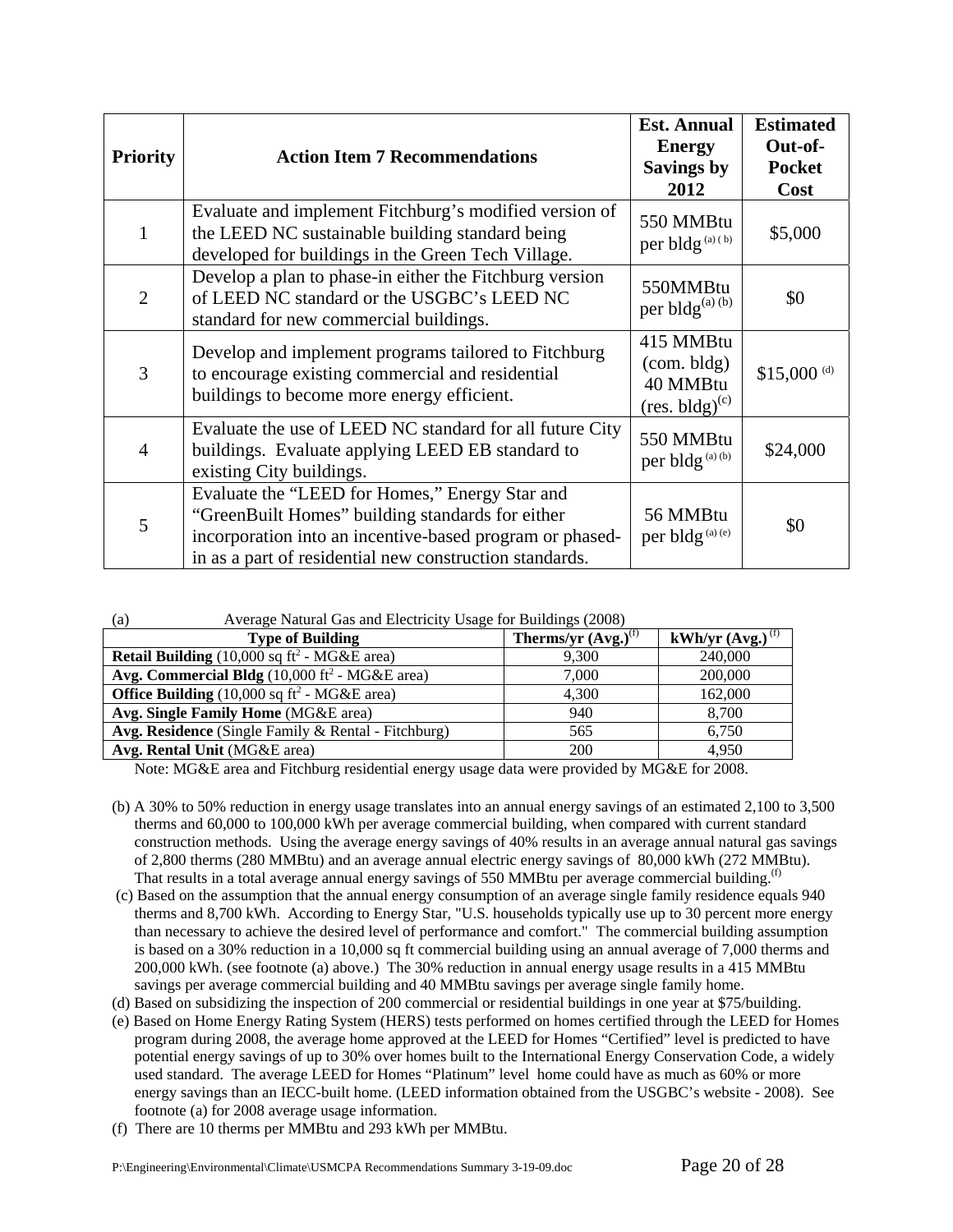**USMCPA Action Item 8. Increase the average fuel efficiency of municipal fleet vehicles; reduce the number of vehicles; launch an employee education program including antiidling messages; convert diesel vehicles to bio-diesel** *(RCC Contact: Diane Streck; Staff Contacts: Paul Woodard, Tom Blatter, Randy Pickering, Scott Endl)*

## **Summary of Resource Conservation Commission Recommendations, as of 3/09:**

- Continue to evaluate the potential for no-mow zones, combined with public education on the advantages of no-mow zones.
- Raise the height of City mowers during the middle of the summer which will reduce the frequency of mowing and therefore GHG emissions; increase rainwater infiltration; reduce weeds; and reduce grass burn-out.
- Encourage vehicle-sharing between departments and/or reimburse employees for the use of their personal vehicles instead of using plow trucks to run errands for the Parks Department.
- Use monthly Fuel Consumption Reports, which could be generated by Public Works and distributed to department heads, to manage fuel use and to monitor significant decreases in efficiency.
- Formalize the City/Department's policy for car-pooling to meetings, seminars, conventions and training sessions. Encourage teleconferencing whenever possible.
- Encourage the purchase of hybrids to replace retiring vehicles. Amend the City's Purchasing Policy to include GHG emission reductions as a purchasing criterion. Remind decisionmakers that according to the City's Purchasing Policy, purchase orders and contracts may be awarded based on life-cycle costs.
- Study the current EMS location to determine if it is located centrally enough to minimize response time and thereby decrease fuel consumption.
- Conduct an Anti-Idling Awareness Campaign for City employees and residents, via RCC Forum, Fitchburg Star and handouts to employees.
- Engage a consultant to review vehicle idling in the Police and Fire Departments and present options. Fire and Police Department vehicles are often idled for long periods of time. Eliminating the need to keep vehicles running to power emergency equipment will significantly increase fuel efficiency and reduce GHG emissions. The fuel savings may more than offset the cost of the consultant.
- Continue to evaluate the use of Low Carbon Fuel Standard (LCFS) vehicle fuels for City fleet use. LCFS vehicle fuels include ethanol blends, biodiesel blends, low carbon electricity for plug-in hybrid electric vehicles, etc.
- Encourage residents to minimize their use of small engines (e.g., riding lawn mowers, snow blowers/throwers, gas/electric push mowers, leaf blowers). Evaluate ways to reduce the City's small engine usage. According to the Environmental Defense Fund, one riding lawn mower emits as much pollution each hour as 34 cars.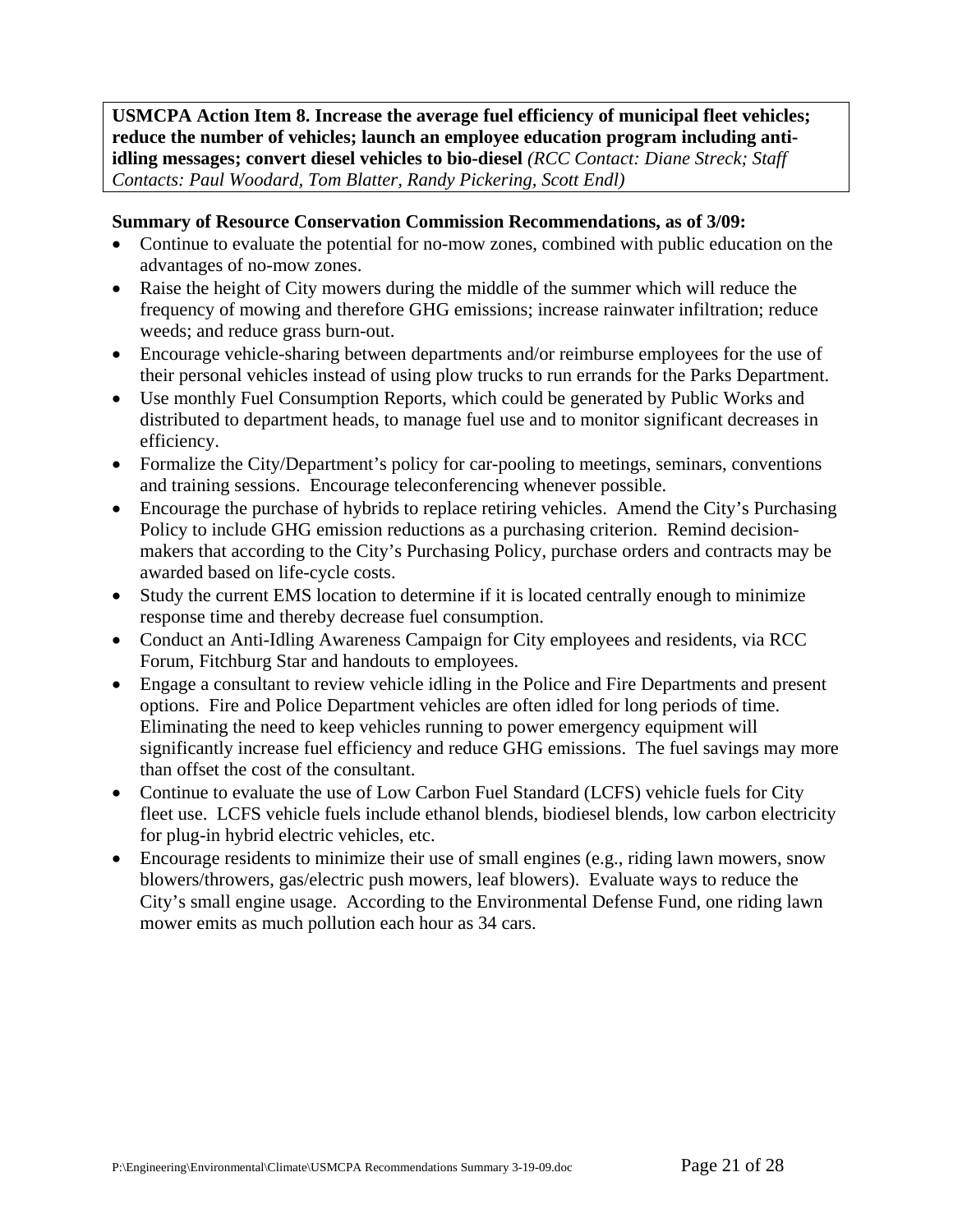| <b>Priority</b> | <b>Action Item 8 Recommendations</b>                                                                                                                         | Est.<br><b>Annual</b><br><b>Energy</b><br><b>Savings</b><br>by 2012 | <b>Estimated Out-</b><br>of-Pocket Cost      |
|-----------------|--------------------------------------------------------------------------------------------------------------------------------------------------------------|---------------------------------------------------------------------|----------------------------------------------|
| $\mathbf{1}$    | Encourage the purchase of hybrids to replace retiring<br>vehicles. Amend the City's Purchasing Policy to<br>include GHG emissions as a purchasing criterion. | (a)                                                                 | \$0                                          |
| $\overline{2}$  | Conduct an Anti-Idling Awareness Campaign.                                                                                                                   | 75,000<br>$\text{gal}^{(b)}$                                        | Cost saving<br>recommendation                |
| 3               | Engage a consultant to review vehicle idling in the<br>Police and Fire Departments.                                                                          | (c)                                                                 | $$2,500^{(c)}$                               |
| $\overline{4}$  | Encourage vehicle-sharing between departments<br>and/or reimburse employees for the use of their<br>personal vehicle. Encourage teleconferencing.            | (d)                                                                 | Cost saving<br>recommendation<br>(e)         |
| 5               | Formalize the City's policy for car-pooling to<br>meetings, seminars, training sessions, etc.                                                                | (d)                                                                 | Cost saving<br>recommendation                |
| 6               | Raise the height of City mowers during the summer.                                                                                                           | $520$ gal <sup>(f)</sup>                                            | Cost saving<br>recommendation <sup>(h)</sup> |
| $\tau$          | Continue to evaluate the potential for no-mow zones.                                                                                                         | (g)(i)                                                              | Cost saving<br>recommendation <sup>(h)</sup> |
| 8               | Study EMS location to determine if it is located<br>centrally enough to minimize response time and<br>thereby decrease fuel consumption.                     | (j)                                                                 | \$5,000                                      |
| 9               | Use monthly Fuel Consumption Reports to manage<br>fuel use and to monitor significant decreases in<br>efficiency.                                            | (k)                                                                 | \$0                                          |
| 10              | Continue to evaluate the use of Low Carbon Fuel<br>Standard (LCFS) vehicle fuels for City fleet use.                                                         | (j)                                                                 | \$0                                          |
| 11              | Encourage residents to minimize their use of small<br>engines. Evaluate ways to reduce the City's small<br>engine usage.                                     | $(d)$ $(g)$                                                         | \$0                                          |

(a) Will definitely reduce GHG emissions; the amount depends on the vehicles replaced and the vehicles purchased.

(b) An average of 15 gal of gasoline/year/vehicle can be saved by eliminating 5 minutes of idling per day. Assuming an Anti-Idling Campaign reduces the idling of half of Fitchburg's estimated 10,000 vehicles, the savings would be 75,000 gal/year.

(c) Fire and Police Department vehicles are often idled for long periods of time. Eliminating the need to keep vehicles running to power emergency equipment will significantly increase fuel efficiency and reduce GHG emissions. The fuel savings may more than offset the cost of the consultant.

(d) Will definitely reduce GHG emissions, but difficult to forecast amount.

(e) The Parks Department currently uses plow trucks to run errands. Any reimbursements paid to employees for use of their personal vehicles would be more than offset by fuel savings for the plow trucks.

(f) At least 2,600 gallons of gas are used annually by City mowers. Raising the height of the mower is assumed to reduce the need for mowing by 20%, saving both lawnmower gas and transportation gas.

(g) One riding lawn mower emits as much pollution each hour as 34 cars (Environmental Defense Fund).

(h) Savings will be realized from reduced labor costs and reduced fuel consumption.

(i) As no-mow zones are expanded, GHG emissions from mowers will decrease.

(j) Fuel savings and related emissions reduction depend on the results of the study/evaluation.

(k) Monthly monitoring may reveal other areas where fuel consumption can be reduced.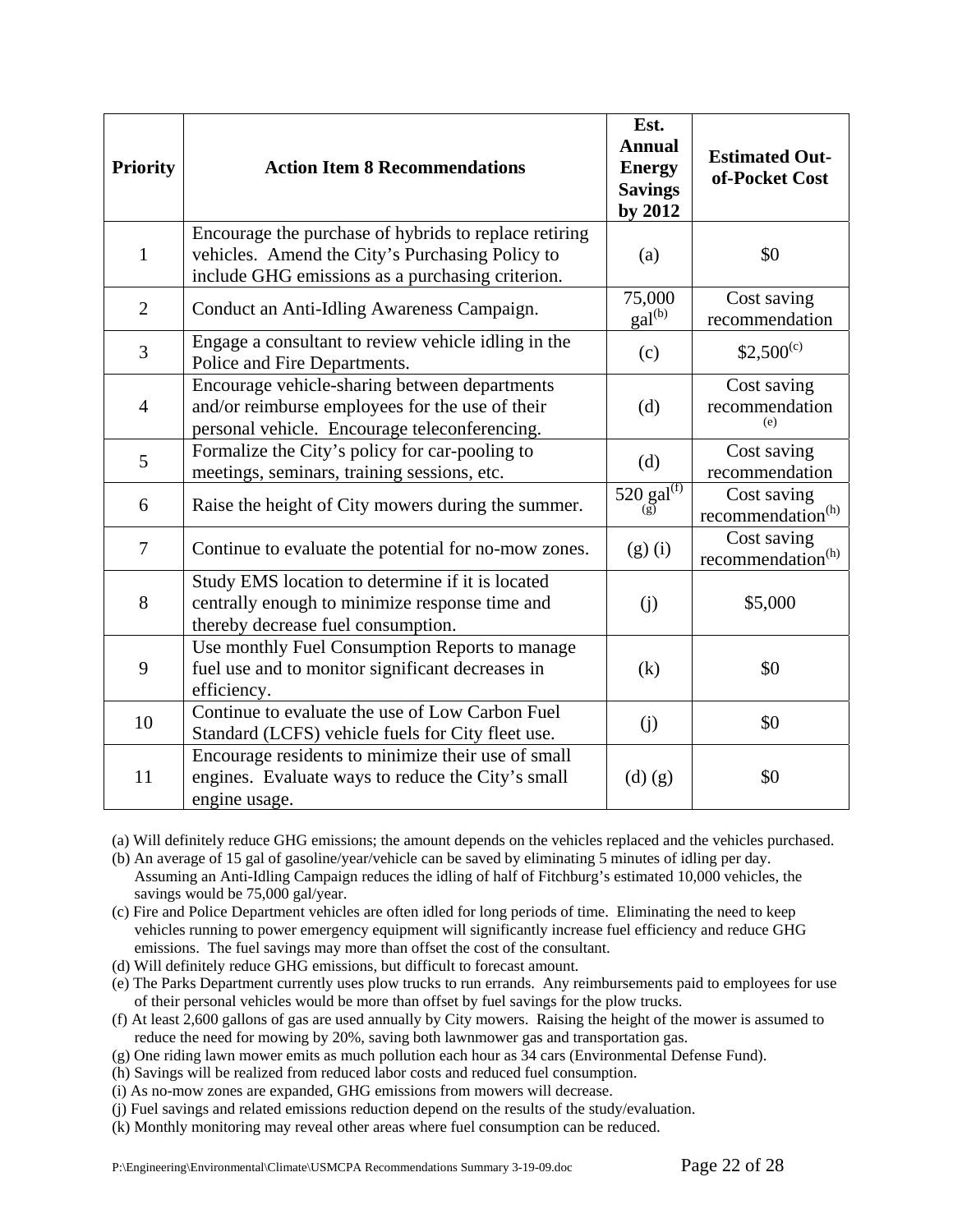**USMCPA Action Item 9. Evaluate opportunities to increase pump efficiency in water and wastewater systems; recover wastewater treatment methane for energy production** *(RCC Contact: Samuel Cooke; Staff Contact: Tracy Foss (and Paul Nehm for MMSD))*

## **Summary of Resource Conservation Commission Recommendations, as of 3/09:**

The following recommendations are provided by the Resource Conservation Commission, working with City staff (Tracy Foss, Utility Engineer):

- Water Conservation Be proactive regarding critical summer water conservation by declaring Water Watch/Warning/Emergency designations as circumstances are anticipated instead of after-the-fact. Projected Energy Savings: 50,000 kWh.<sup>(a)</sup>
- Water Conservation Evaluate and propose additional restrictions to the alternate side street watering restriction, such that lawn watering would only be allowed from 9:00 p.m. until 5:00 a.m. Projected Energy Savings: The associated energy reduction is included in the Water Watch/Warning/Emergency recommendation, above.
- Implement changes necessary to either resolve the issues with Well No. 9 (e.g., increase the diameter of the well in order to drop the well pump lower in the well) or abandon Well No. 9. This work has other major benefits and is already projected to be done. Projected Energy Savings: 84,000 kWh (Water Well Solutions, Inc.'s projection).
- Evaluate and review the current preventative maintenance procedures to ensure that the current water utility pumps and other mechanical equipment are operating and being maintained optimally. Projected Energy Savings: 0 to 8,000 kWh, depending on what is found.
- Engage a company to conduct an energy audit of the water utility in order to identify technologies and/or methods that would improve the water utility's energy efficiency. This audit should include possible installation of energy saving items such as VFDs, newer space heating systems or newer pump motors and identify any grants and/or incentives available for the installation. Projected Energy Savings: Depends on what is found.
- Evaluate which additional water utility facilities would benefit the most from variable frequency drives (VFDs) being installed. VFDs should be paired with pumps that would yield the highest energy savings. (Well Nos. 4 and 11 already have VFDs.)
	- − Well No. 5 VFDs still needed. Cost: \$17,000. Projected Energy Savings: 0 to 6,500 kWh.
	- − Well No. 9 VFDs would only be considered for Well No. 9 if the repair items, mentioned above, work. Cost: \$17,000. Projected Energy Savings: 0 to 6,500 kWh.
	- − Well No. 10 VFD budgeted for installation in 2009. Cost: \$17,000. Projected Energy Savings: 0 to 6,500 kWh.
- Water Conservation Provide information to residents and businesses about water conservation. This includes dual flush toilets, toilet bowl water displacement, water efficient dishwashers, water conserving washing machines, faucet aerators and low flow showerheads. In addition, work with teachers in schools to teach children about water conservation. Part of the instruction could include the children working with their parents or caregivers on water conservation. Projected Energy Savings: This should reduce energy consumption, but it is difficult to quantify. Will yield dividends into the future.
- Prior to, or as, the North McGaw Park Neighborhood is developed, install the additional pipes necessary to connect the Greenfield Neighborhood domestic water system to the rest of Fitchburg's water utility, eliminating the need for the smaller and less efficient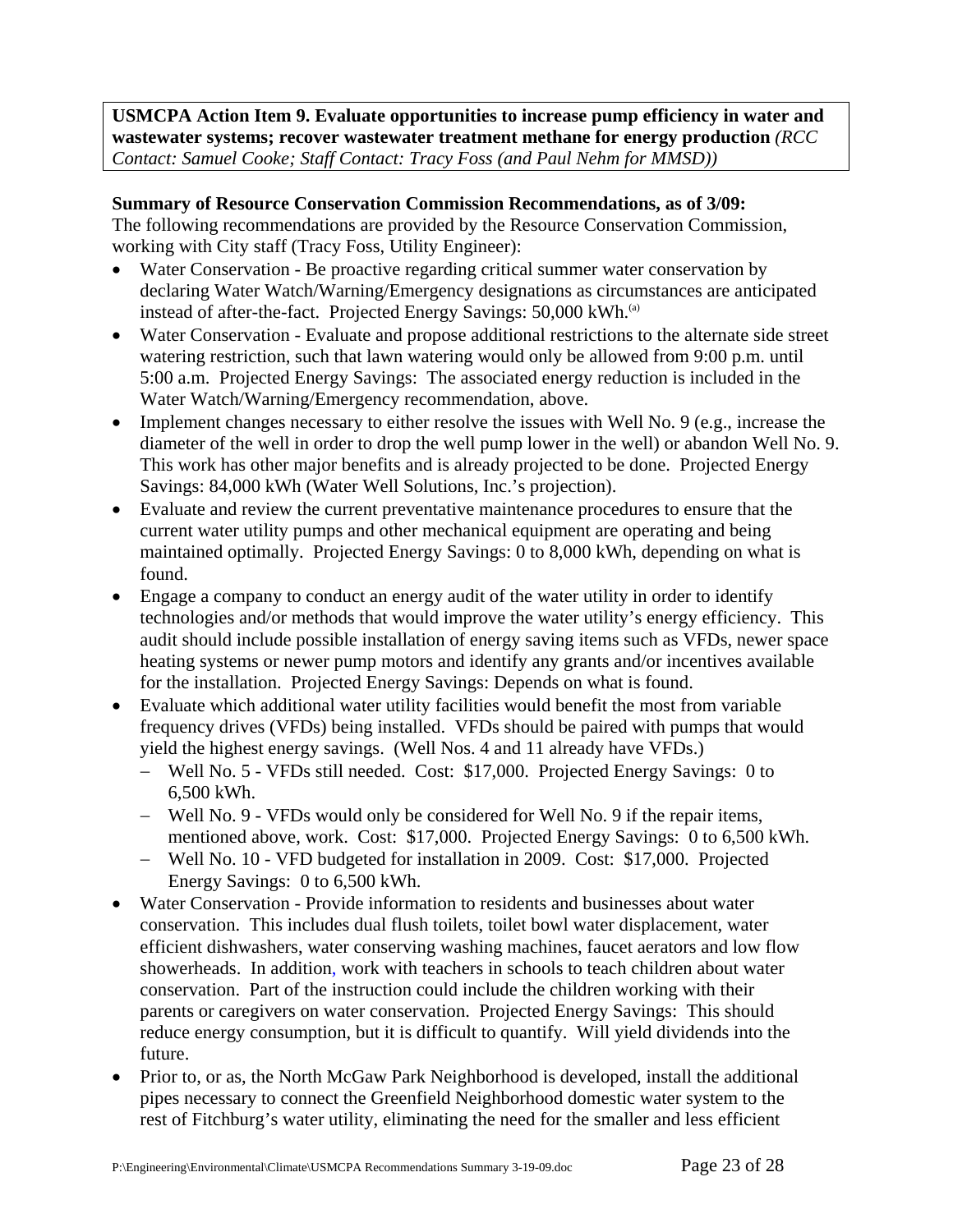well pumps currently being used to supply the Greenfield Neighborhood with water. This would yield multiple benefits in addition to energy reduction. Projected Energy Savings:  $3,000$  kWh.<sup>(g)</sup>

| <b>Priority</b> | <b>Action Item 9 Recommendations</b>                                                                                         | <b>Est. Annual</b><br><b>Energy</b><br><b>Savings by</b><br>2012 | <b>Estimated Out-</b><br>of-Pocket Cost |
|-----------------|------------------------------------------------------------------------------------------------------------------------------|------------------------------------------------------------------|-----------------------------------------|
| 1               | Water Conservation - Be proactive regarding<br>critical summer water conservation.                                           | 50,000<br>$kWh^{(a)}$                                            | $$1,000^{(b)}$                          |
| $\overline{2}$  | Water Conservation - Evaluate and propose<br>additional watering restrictions.                                               | (c)                                                              | \$0                                     |
| 3               | Address Well No. 9 issues.                                                                                                   | 84,000 kWh                                                       | $$175,000^{(d)}$                        |
| 4               | Evaluate and review the current preventative<br>maintenance procedures.                                                      | $0 - 8,000$<br>kWh                                               | \$0                                     |
| 5               | Energy audit of the water utility.                                                                                           | (e)                                                              | \$1,500                                 |
| 6               | Evaluate additional water utility facilities for<br>VFD <sub>s</sub> .                                                       | $0 - 19,500$<br>kWh                                              | $$0 - $51,000$                          |
| 7               | Provide information to residents, businesses and<br>children/teachers about water conservation.                              | (f)                                                              | \$0                                     |
| 8               | Install the additional water pipes necessary to<br>connect the Greenfield Neighborhood domestic<br>water system to the City. | 3,000 $kWh^{(g)}$                                                | \$100,000                               |

(a) Based on a review of previous monthly energy usage data and comparing the energy usage prior to and after a water warning designation was announced.

(b) To distribute printed announcements.

(c) The associated energy reduction is included in the Water Watch/Warning/Emergency, priority #1above.

(d) Already included in 2009 CIP Budget.

(e) Energy savings depend on what is found.

(f) Projected to reduce GHG, but difficult to forecast amount.

(g) Based on a comparison of 4.5 kWh/1,000 gal of water energy usage for the Greenfield Neighborhood wells compared with 2 kWh/1,000 gal of water at Well No. 4. Energy savings comes from the fact that the larger pumps associated with the main water utility are more energy efficient than the smaller pumps being used in the Greenfield wells.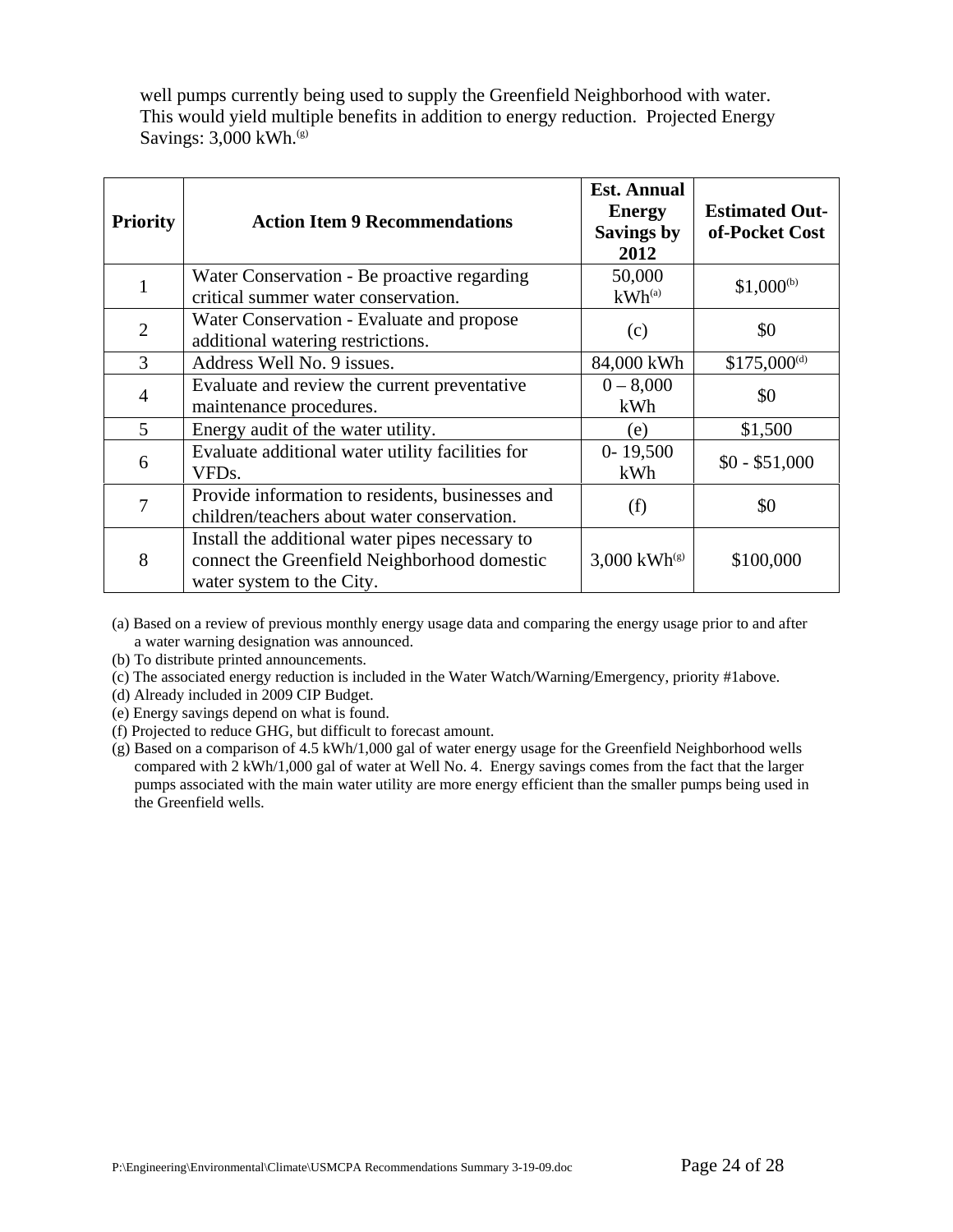**USMCPA Action Item 10. Increase recycling rates in City operations and in the community** *(RCC Contact: David Martin; Staff Contact: Rick Eilertson)*

## **Summary of Resource Conservation Commission Recommendations, as of 3/09:**

- Assess the extent to which recyclables wind up in the waste stream (and waste in the recyclable stream); re-inventory the waste stream. The previous inventory took place in 1999. Re-inventorying the waste stream is already included in the 2009 Budget and is the foundation for the other recommendations under this Action Item.
- Reinforce "reduce" ethic. Through the quarterly Fitchburg Update, promote the "reduce" leg of the reduce/reuse/recycle triangle. Take reduced consumption of virgin materials to the next level.
- Promote composting. Through workshops, videos and tours ratchet up the City's efforts to introduce residents to the benefits of composting. In the short term, composting reduces emissions of carbon in two ways: 1) by sequestering carbon (increasing the organic content of the soil); and 2) by saving fuel required to transport material from source to landfill. In the long term, composting may yield more and more benefits because of methane emissions from landfilled refuse.
- Increase recycling in multi-family dwellings. Increased recycling yields gains in two ways: less energy used in materials processing; and longer life for the landfill.
- Increase recycling at businesses.
- Reduce the frequency of brush pickups by half (from 16 per year to 8).
- Enhance recycling in City operations.

| <b>Priority</b> | <b>Action Item 10 Recommendations</b>                        | <b>Est. Annual</b><br><b>Energy Savings</b><br>by 2012 | <b>Estimated Out-</b><br>of-Pocket Cost      |
|-----------------|--------------------------------------------------------------|--------------------------------------------------------|----------------------------------------------|
|                 | Re-inventory the waste stream.                               | $\mathbf{O}^{(a)}$                                     | $$5,000^{(a)}$$                              |
| 2               | Reinforce "reduce" ethic.                                    | 50 tonnes $CO_2^{(b)}$                                 | \$3,000                                      |
| 3               | Promote composting.                                          | 5 tonnes $CO_2(c)$                                     | \$3,000                                      |
| $\overline{4}$  | Increase recycling in multi-family<br>dwellings.             | 220 tonnes<br>CO <sub>2</sub> <sup>(d)</sup>           | \$5,000                                      |
| $\mathcal{F}$   | Increase recycling at businesses.                            | 22 tonnes $CO_2^{(e)}$                                 | \$1,000                                      |
| 6               | Reduce frequency of brush pickups (from<br>16 to $8$ /year). | 800 gal diesel                                         | Cost saving<br>recommendation <sup>(f)</sup> |
|                 | Enhance recycling in City operations.                        | 5 tonnes $CO2$                                         | \$0                                          |

(a) Re-inventorying the waste stream is carbon-neutral but is the foundation for the other recommendations.

- (b) The carbon savings from reinforcing the "reduce" ethic is assumed to be roughly ten times the savings from promoting recycling in City operations.
- (c) The assumption was made that fuel savings would not exceed 1% of the City's fuel usage.
- (d) The emission savings for greater recycling at apartment complexes were estimated using the EPA Personal Emissions Calculator. This calculation was compared with estimates of the energy used to smelt aluminum and reprocess glass. (The two numbers agreed to within 25%.)
- (e) Cost and carbon savings were estimated on the basis of the multi-family dwelling calculation: one-fifth of the cost and one-tenth of the savings.
- (f) This would reduce collection costs by \$24,000/year. (Based on \$1.50/unit/collection for 8 collections and \$1.05/unit/collection for 16 collections.) The total cost/resident/year is \$12.00/unit/year for 8 collections and \$16.80/unit/year for 16 collections, for a difference of \$4.80/unit/year. \$4.80 times 5,000 (the number of units for which the City contracts collection) =  $$24,000/year$ .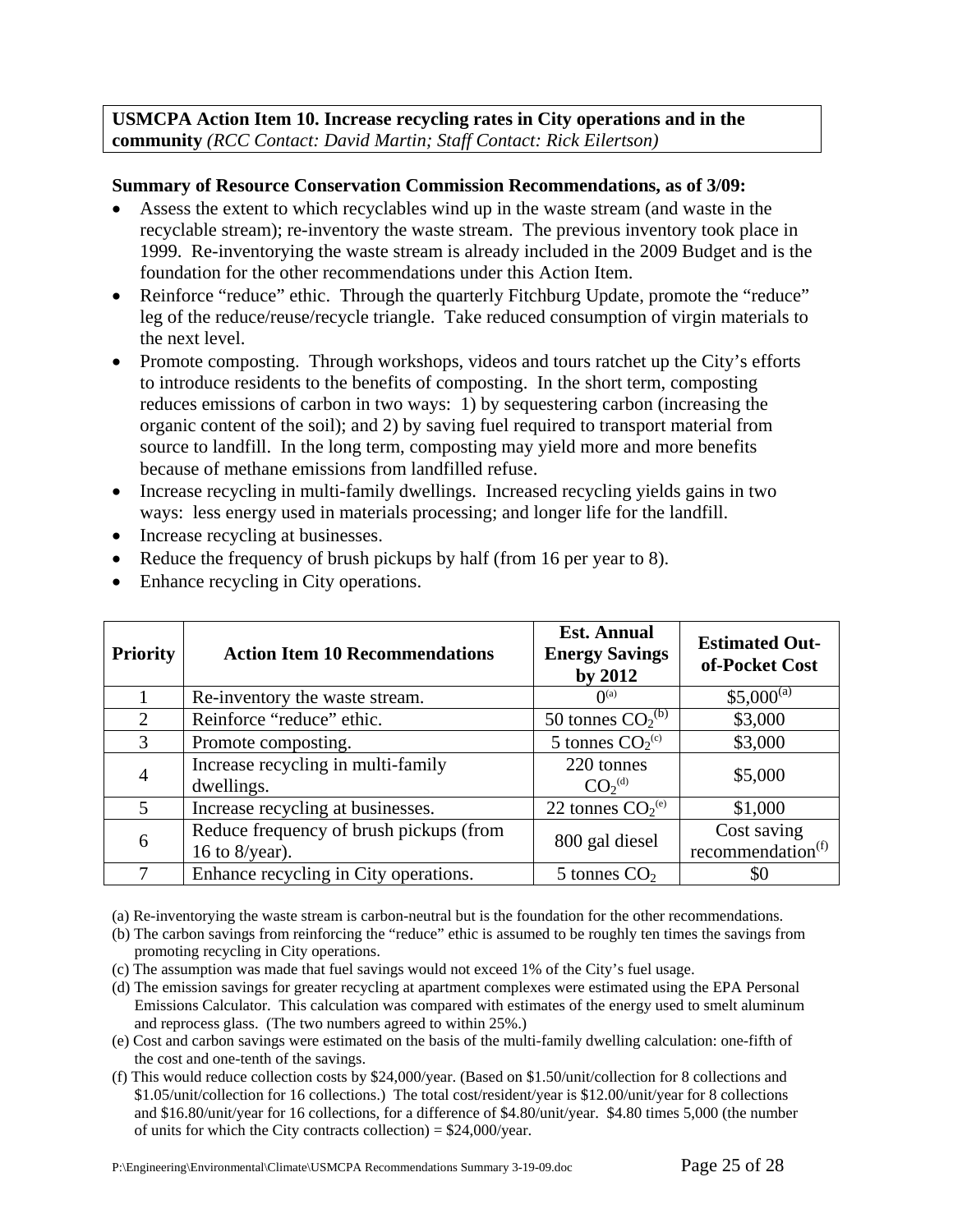## **USMCPA Action Item 11. Maintain healthy urban forests; promote tree planting to increase shading and to absorb CO2** *(RCC Contact: David Martin; Staff Contact: Ed Bartell)*

## **Summary of Resource Conservation Commission Recommendations, as of 3/09:**

- Examine Forestry operations for ways to cut emissions.
- Update Tree Inventory; identify what we have and possible planting sites. This is already included in the 2009 Budget.
- Purchase CITYgreen software. CITYgreen is a software package for calculating the benefits, including carbon sequestration, of trees and forests.
- Establish a Tree Board. Currently the Park Commission serves this role, but a dedicated group might be better able to concentrate more on just urban forestry.
- Plant trees in open sites in neighborhoods developed before the City passed its treeplanting ordinance, through a cost-sharing program by the City and perhaps a matching grant. The annual budget of \$15,200 for Park and Street Tree Replacement could be considered for this.
- Draft "Forest Management Plans" for all public woodlots using the Nobel Woods Forest Management Plan as a model. Create plans for all other publicly-owned woodlots to improve health and sustainability. Maintain and protect trees on public property.
- Develop a commemorative tree-planting program which would allow individuals and families to commemorate a loved one or celebrate an event (e.g., graduation, wedding, birth, death, etc.) by planting a tree in their honor. The tree would be a native hardwood or other appropriate species, and the tree planting would be coordinated with the City Forester, regarding location and schedule. A small plaque with the person's name on it would accompany the planting, as part of the commemoration.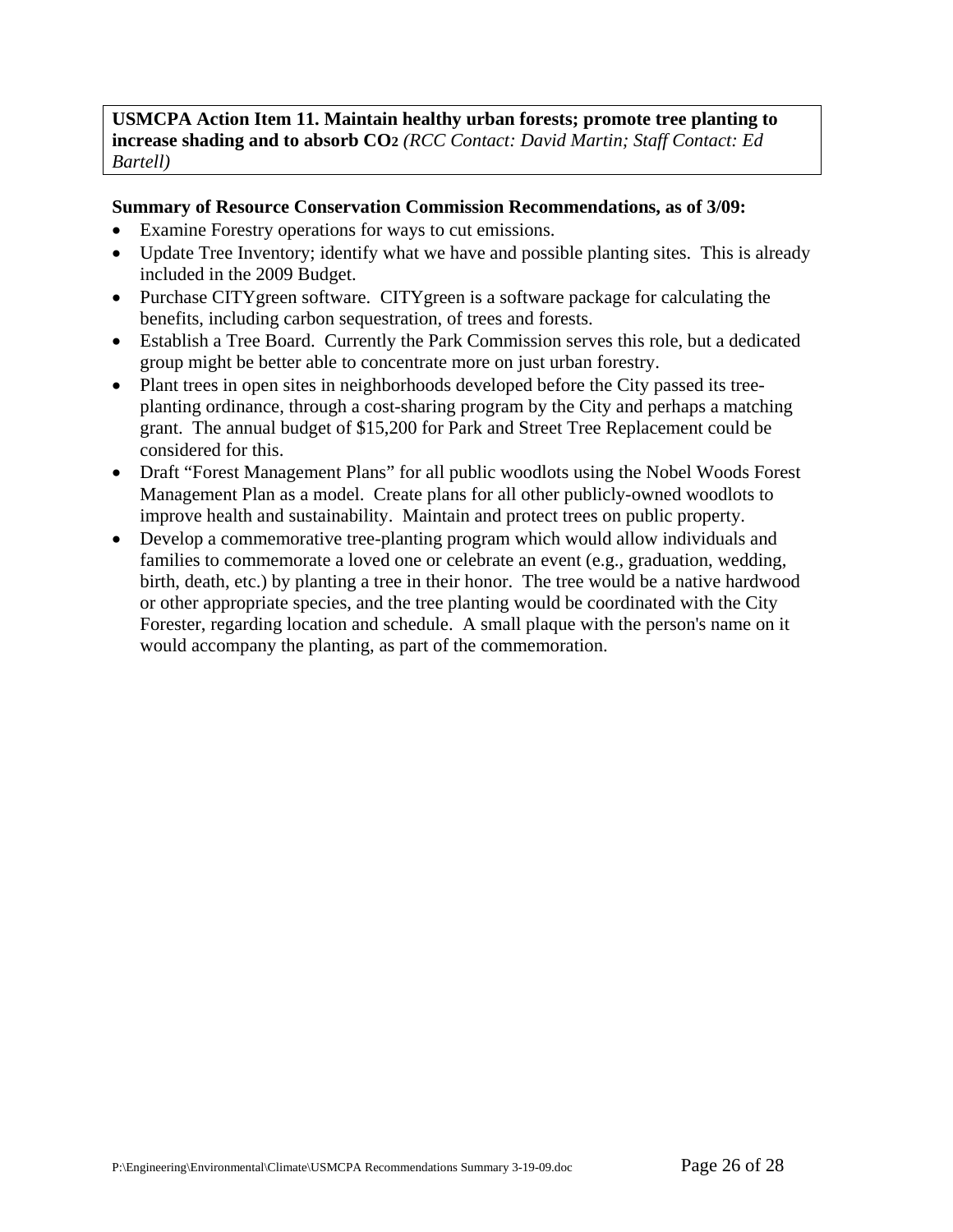| <b>Priority</b> | <b>Action Item 11 Recommendations</b>                       | <b>Est. Annual</b><br><b>Energy</b><br><b>Savings by</b><br>2012 | <b>Estimated Out-</b><br>of-Pocket Cost |
|-----------------|-------------------------------------------------------------|------------------------------------------------------------------|-----------------------------------------|
|                 | Examine Forestry operations for ways to cut<br>emissions.   | 5 tonnes<br>CO <sub>2</sub> <sup>(a)</sup>                       | $$0^{(b)}$$                             |
| $\overline{2}$  | Update Tree Inventory; identify planting sites.             | 0 <sub>(c)</sub>                                                 | \$0 <sup>(d)</sup>                      |
| 3               | Develop a cost-sharing tree-planting program.               | 0 <sup>(c)</sup>                                                 | $$14,250^{\circ}$                       |
| 4               | Establish a Tree Board.                                     | 0 <sub>(c)</sub>                                                 | \$0                                     |
| 5               | Purchase CITY green software.                               | 0 <sup>(c)</sup>                                                 | $$3,000^{(f)}$                          |
| 6               | Draft "Forest Management Plans" for all public<br>woodlots. | tonnes<br>CO <sub>2</sub>                                        | \$5,000                                 |
| 7               | Develop a commemorative tree-planting program.              | 0 <sub>(c)</sub>                                                 | \$0                                     |

(a) Assumes the energy savings equals the product of forestry emissions times a savings factor (0.3). Forestry emissions is estimated as the product of 2007 Vehicle Fleet eCO2 times 0.02 (i.e. the carbon emissions from Forestry operations amount to 2% of emissions from Fitchburg's fleet of vehicles.

(b) Assumes this would be done by an intern.

(c) Use of land for urban forestry is known to sequester carbon through photosynthesis ( $CO<sub>2</sub>$  is converted to cellulose). By maintaining the "carbon storage" in existing trees, GHG emissions are avoided. In addition, carbon storage can be increased by planting additional trees (and through changing from conventional to conservation tillage practices on agricultural lands). The carbon sequestration rates for trees vary by tree species, regional climate, topography and management practice. A number of tree species have been identified as sequestering a higher amount of carbon, when compared with all tree species. It is estimated that Wisconsin trees have a 26% canopy yet store \$42 million worth of carbon and sequester an additional \$2.4 million worth of carbon annually. In addition, trees reduce heating and cooling expenses by \$24 million annually (e.g., providing summer shade and blocking winter winds), resulting in an additional \$1 million worth of carbon production being avoided because of reduced energy demand (Sources: U.S. EPA and WDNR websites).

(d) Already included in the City's budget.

(e) \$190/tree x 50% resident cost-sharing x 150 trees. Annual capital budget for Parks and Street Tree Replacement of \$15,200 could be considered for this project. DNR Grants may be available to reduce cost.

(f) Cost includes training.